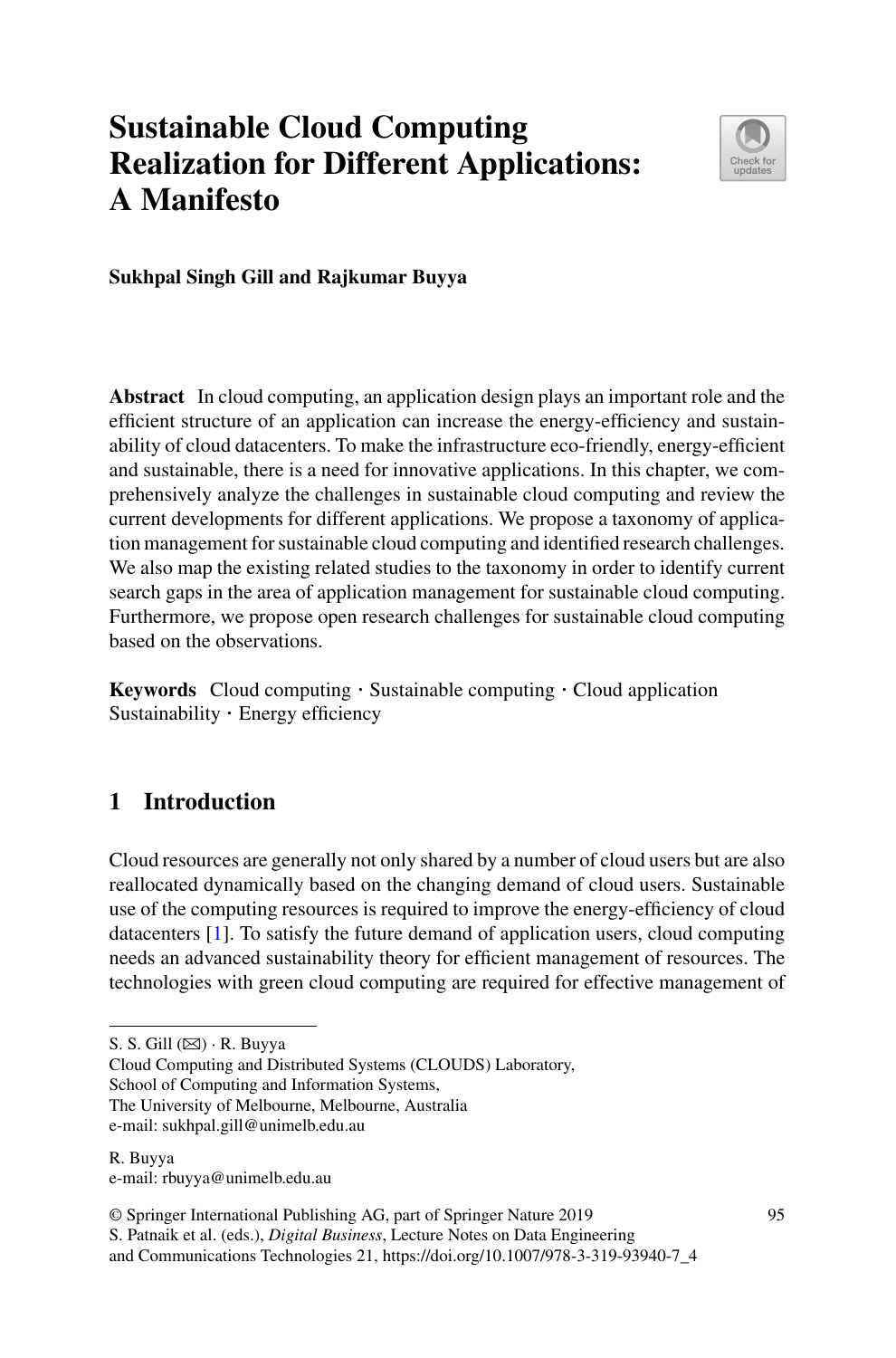all the resources (including cooling systems, networks, memory, storage and servers) in a holistic manner [\[2\]](#page-20-1). Presently, cloud computing paradigm supports an extensive variety of applications, but the usage of cloud services is growing swiftly with the current development of the Internet of Things (IoT) based applications. To fulfill the dynamic requirements of user applications, the next generation of cloud computing should be sustainable and energy-efficient. Currently, service providers are facing problems to ensure the sustainability of their cloud services [\[3\]](#page-20-2). Moreover, the sustainability of cloud services is also affected by usage of the large number of Cloud DataCenters (CDCs) to fulfill the demand of cloud users.

The various types of applications are executing on cloud infrastructure such as data-intensive or compute-intensive. There is a need to execute the applications in a concurrent manner to improve the performance of cloud computing systems [\[4\]](#page-20-3). Initially, Quality of Service (QoS) parameters for each cloud application is essential to be recognized based on the user requirements for provisioning of resources [\[5\]](#page-20-4). To improve the energy efficiency and sustainability of cloud datacenters, effective application modeling approach is used to design the cloud application  $[6, 7]$  $[6, 7]$  $[6, 7]$ . Green Information and Communications Technology (ICT)-based innovative applications are required to make the environment eco-friendly and sustainable infrastructure.

The rest of the chapter is organized as follows. In Sect. [2,](#page-1-0) we present the architecture for sustainable cloud computing for application management. After that, we discuss the existing related studies in Sect. [3.](#page-3-0) Based on existing research work, we propose a taxonomy of application management for sustainable cloud computing and map the existing research works to the proposed taxonomy in Sect. [4.](#page-6-0) In Sect. [5,](#page-15-0) we analyze research gaps and present some promising directions towards future research in this area. Finally, we summarize the findings and conclude the chapter in Sect. [6.](#page-15-0)

#### <span id="page-1-0"></span>**2 Sustainable Cloud Computing: Architecture**

Figure [1](#page-2-0) shows the layered architecture for sustainable cloud computing, which provides a holistic management of cloud computing resources (cooling systems, networks, memory, storage and servers), to make more sustainable and energy-efficient cloud services. There are three main services in cloud computing: Infrastructure as a Service (IaaS), Platform as a Service(PaaS) and Software as a Service (SaaS). An application manager is deployed at SaaS layer to manage the user applications such as smart home, ICT, healthcare, wearable devices, agriculture, aircraft, astronomy, education, artificial intelligence etc. At PaaS layer, Service manager controls the important aspects of the system. *IT device manager* manages all the devices attached to cloud datacenter. *Application model* defines the type of application for effective scheduling of different applications. *Application Scheduler* manages the user applications from the application model, finds the QoS requirements for each application for their effective execution and transfers the information about the quality of service of an application to the *Resource/VM manager*. *Remote CDC manager* handles the migration of VMs and workloads between local and remote cloud datacenters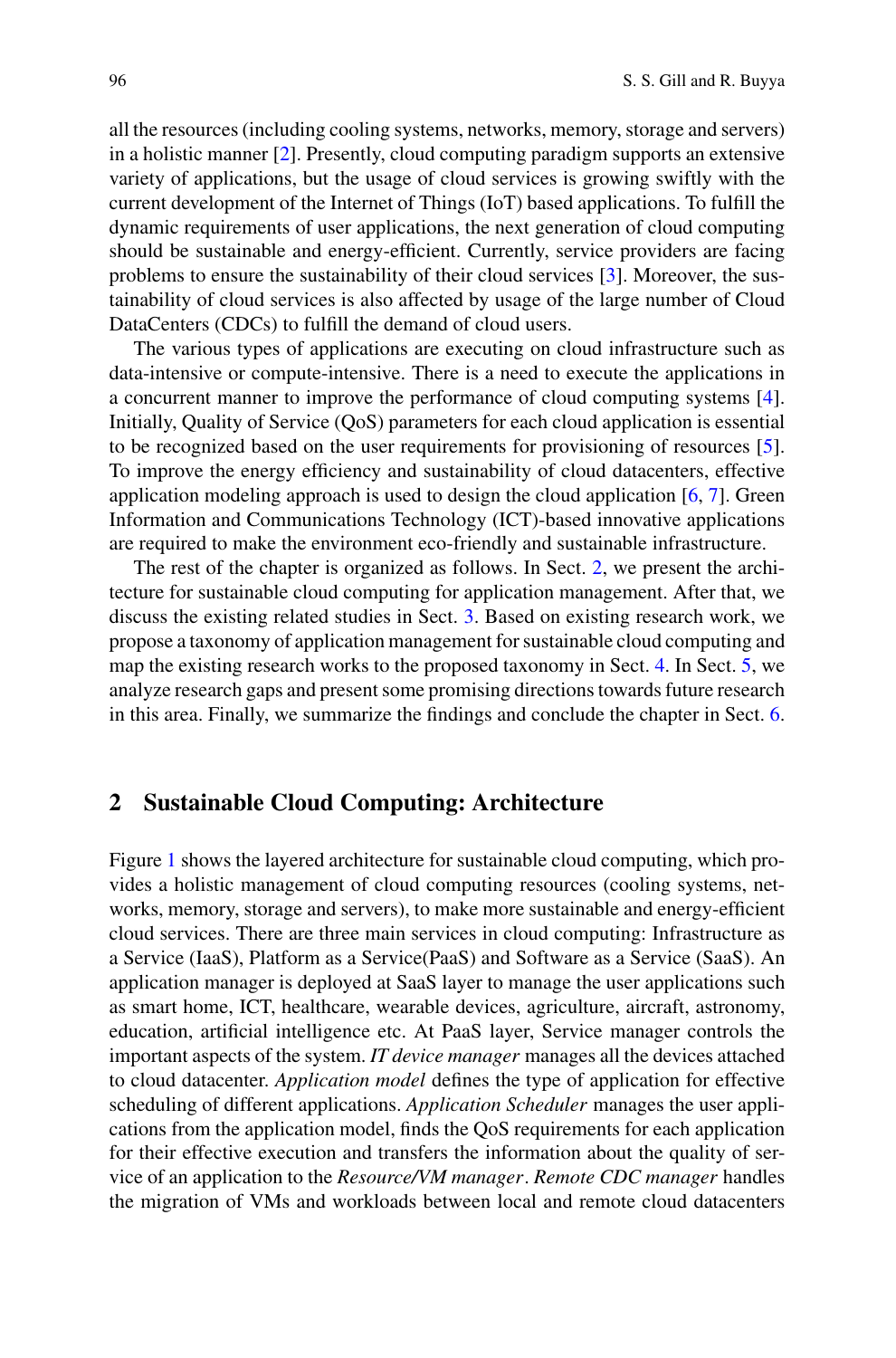

<span id="page-2-0"></span>**Fig. 1** Architecture for sustainable cloud computing

for effective utilization of energy. *Resource/VM manager* uses physical or virtual machines for scheduling of provisioned resources and executes the workloads based on their QoS requirements. *Green resource manager* manages the electricity coming from power manager and it prefers renewable energy as compared to grid electricity to enable sustainable cloud environment. It also manages the energy consumption of cloud datacenters to ensure sustainability of cloud services. The thermal sensors are used to monitor the value of temperature and *Thermal profiling and monitoring* technique analyze the variations of the temperature of the cloud datacenter. The *Cooling manager* controls the temperature of the cloud datacenter at the infrastructure level.

IaaS layer contains the details about virtual and physical machines of cloud datacenters. For an efficient execution of workloads, migrations of Virtual Machine (VM) is performed at virtualization layer for load balancing. The variation of the temperature of different VMs running at various cores is monitored proactively by the temperature-aware scheduler. The Cooling manager is deployed to maintain the required temperature to ensure the smooth functioning of computing resources of a cloud datacentre. If the temperature of CDC is more than its threshold value, then thermal alerts will be generated, and *Heat Exchanger* takes a required action to control the temperature of CDC with minimal effect on its performance. Further, the temperature is controlled by District heating management using water economizer, outside air economizer and chiller plant. Moreover, renewable energy resources and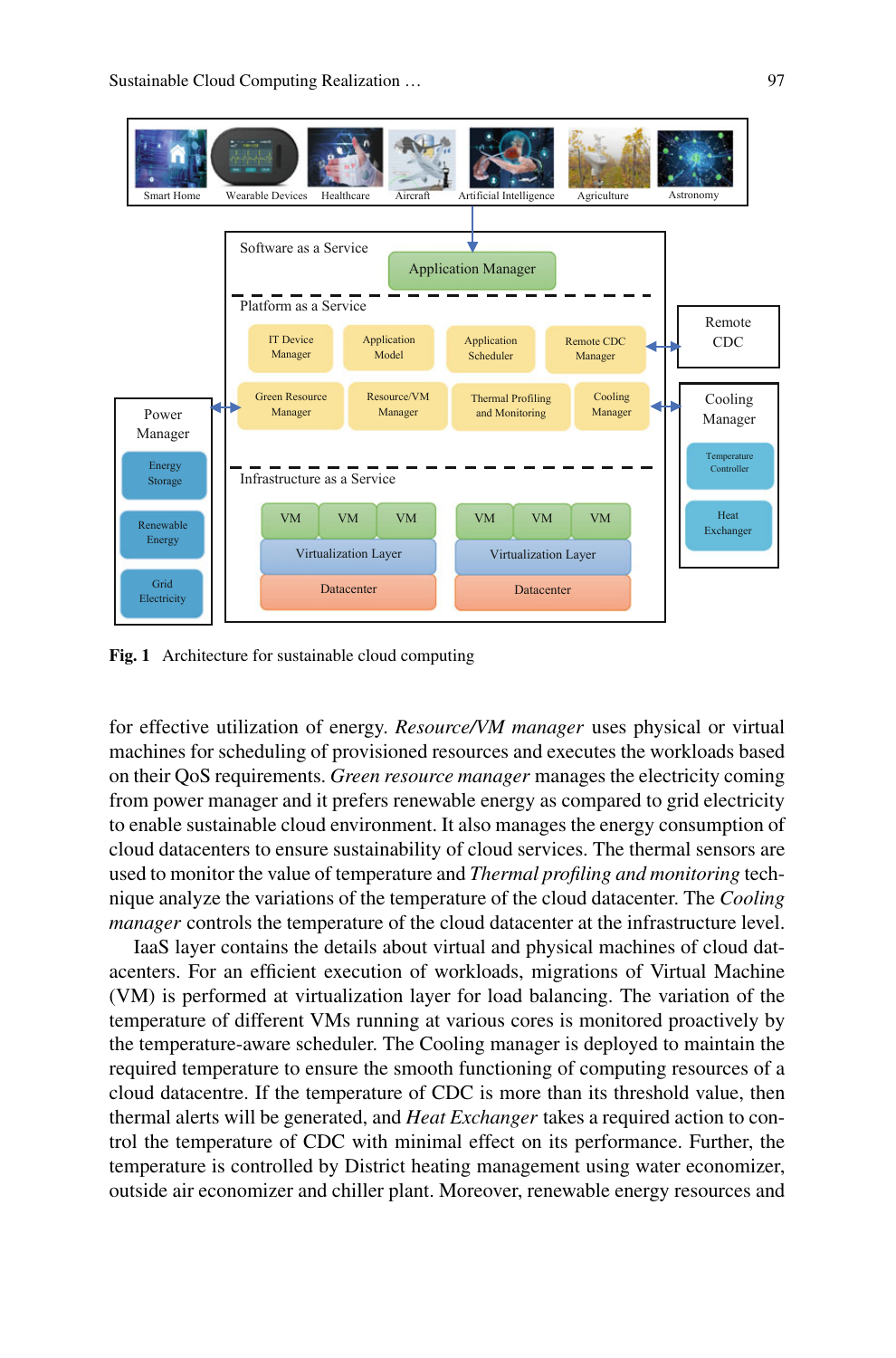fossil fuels (grid electricity) generates power, which is controlled by Power Manager. The renewable energy is highly preferred instead of grid energy, which helps to enable energy-efficient and sustainable cloud environment. Further, grid energy can be used to execute deadline-oriented workloads, which improves the reliability of cloud services. Generally, solar and wind are two main sources of renewable energy and this energy is stored using batteries. The thermal sensor is used to monitor the value of temperature to generate an alert if the temperature is more than its value of threshold and pass the message to the heat controller for further action. Remote CDC is a cloud datacenter, which is located at a different place. VMs and workloads can be migrated to a remote CDC to balance the load effectively.

#### <span id="page-3-0"></span>**3 State-of-the-Art: Application Management**

Application management plays a vital role in improving the performance of cloud computing systems. There are different types of cloud applications which need to be managed effectively from application modeling to its execution. An application should follow an efficient modeling approach during the design of an application. Further, green ICT-based innovative applications are required to make the infrastructure more sustainable. This section discusses the existing related studies in sustainable cloud computing for application management. Hazen et al. [\[8\]](#page-20-7) analyzed supply chain functions' sustainability for big data analytics and identifies the factors affecting the performance of economic measures to improve data-driven process. They suggested that business people can use data analytics tools to improve the operational and strategic capabilities of the business. Furthermore, this research work analyzed the effect of data analytics on the sustainability of supply chain functions. Bifulco et al. [\[9\]](#page-20-8) explored and analyzed the importance of ICT-based smart sustainable cities to improve environmental conditions while delivering the services with minimum consumption of energy. Further, Consumption Based Lifecycle (CBL) is presented to calculate the amount of consumption of power for daily household activities. Moreover, Dynamic Voltage and Frequency Scaling (DVFS) technique-based energy management mechanism is recommended to design a smart sustainable city, which can improve energy efficiency during the execution of ICT based cloud applications.

Rehman et al. [\[10\]](#page-21-0) developed a Big Data Based Business (BDBB) model to manage the whole cloud applications using sustainability-aware approach to reduce the impact of carbon footprints on the environment. BDBB model manages the data by providing the following advantages: (1) improving resource utilization, which reduces cost, (2) establishing trust between provider and user and (3) improving data security and privacy preservation during data sharing. Cottrill and Derrible [\[11\]](#page-21-1) recommended that big data can be used to develop sustainability indicators for transporting applications to create more efficient and sustainable transport system, which may also improve the GPS to trace the exact location of traffic congestion. Yekini et al. [\[12\]](#page-21-2) introduced a new way to provide technical and vocational education using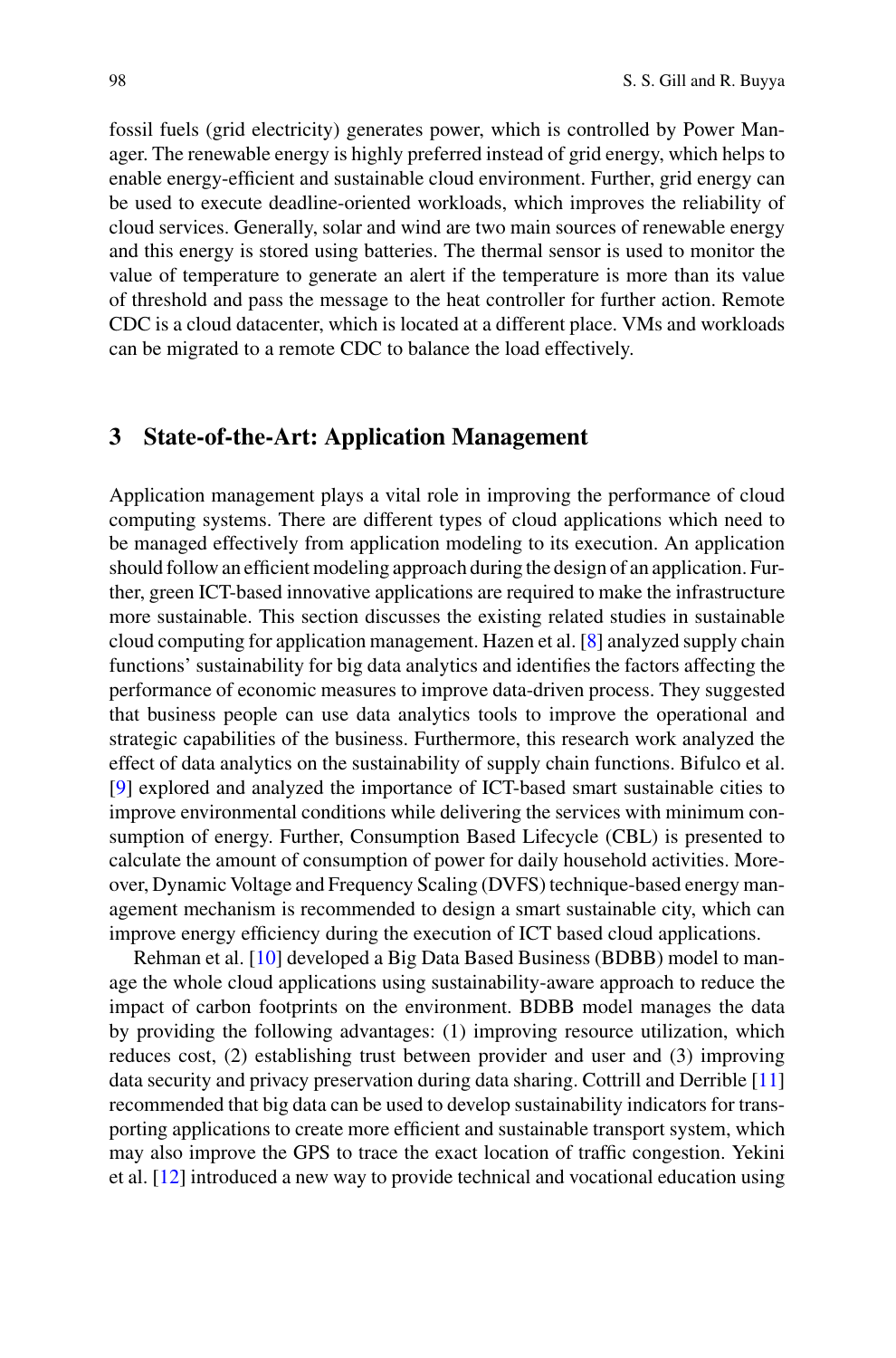an autonomic cloud computing-based system, which delivers education resources to staff and student.

Maksimovic [\[13\]](#page-21-3) developed an IoT based energy efficient model (Green-IoT), which uses big data analytics to develop more sustainable, smarter and secure cities. Further, energy-efficient IoT devices are considered for the network to assess the knowledge, which is used to deliver more sustainable services by making effective decisions during execution of IoT based applications. Bradley et al. [\[14\]](#page-21-4) developed a cost-effective IoT based Parallel Design (IoT-PD) model for an efficient management of big data for cloud applications. Further, IoT-PD model generates the sustainable value using machine learning method to reduce its impact on the environment, which improves energy efficiency and sustainability of cloud services. Moreover, Perera and Zaslavsky [\[15\]](#page-21-5) suggested utilizing energy-efficient IoT devices to increase the sustainability of services and developed a Trading-Based Value Creation (TBVC) model for effective utilization of IoT devices to execute real-time applications. Zuo et al. [\[16\]](#page-21-6) proposed an IoT based Energy Efficient (IoT-EE) model to estimate the power consumption by cloud datacenters to execute user's workloads and analyze the energy consumption. Further, an objective function is developed to assess the delivering cloud service and IoT-EE model can be used in industry for designing and making of a product.

Bossche et al. [\[17\]](#page-21-7) presented a Data Mining Based Model (DMBM) for text mining application, which uses unstructured data to extract useful information by removing extra information. Further, DMBM forms sustainable clusters using available resources efficiently. Cappiello et al. [\[18\]](#page-21-8) developed a Green Computing Based Model (GCBM) to develop an application with lesser carbon emissions and maximum energy efficiency. Further, the reliability of a service is improved by ranking the application components based on their importance. Moreover, this research work also suggests two ways to choose a driven site for  $CO<sub>2</sub>$ : (1) based on the availability of resources and  $CO<sub>2</sub>$  emissions and (2) based on the possible delay time. One limitation of this research work is that, authors did not suggest any action such as high cost associated to selected locations. Xia et al. [\[19\]](#page-21-9) developed a Semantic Information services Architecture (SIA) for management of cloud services for matchmaking, retrieval and advertisement for electrical and electronic equipment. Further, the lifecycle of cloud providers is described using an ontology-based technique to analyze sustainability factors related to the semantic applications. Zgheib et al. [\[20\]](#page-21-10) listed the advantages of IoT applications while delivering healthcare as a cloud service and developed a model to manage healthcare applications efficiently using messageoriented middleware. Further, exchanging of data is performed between different IoT devices using semantic web ontology language (OWL) messages. Gupta et al. [\[21\]](#page-21-11) developed an IoT based Security-Aware Framework (IoT-SAF) to design sustainable and secure healthcare centres by analyzing different security aspects of IoT applications. The value of different parameters of health are managed using embedded sensors of the equipment and the gathered information is transferred to centralized cloud datacenter. Further, secure and faster data transmission in IoT-SAF is provided using XML web-based services.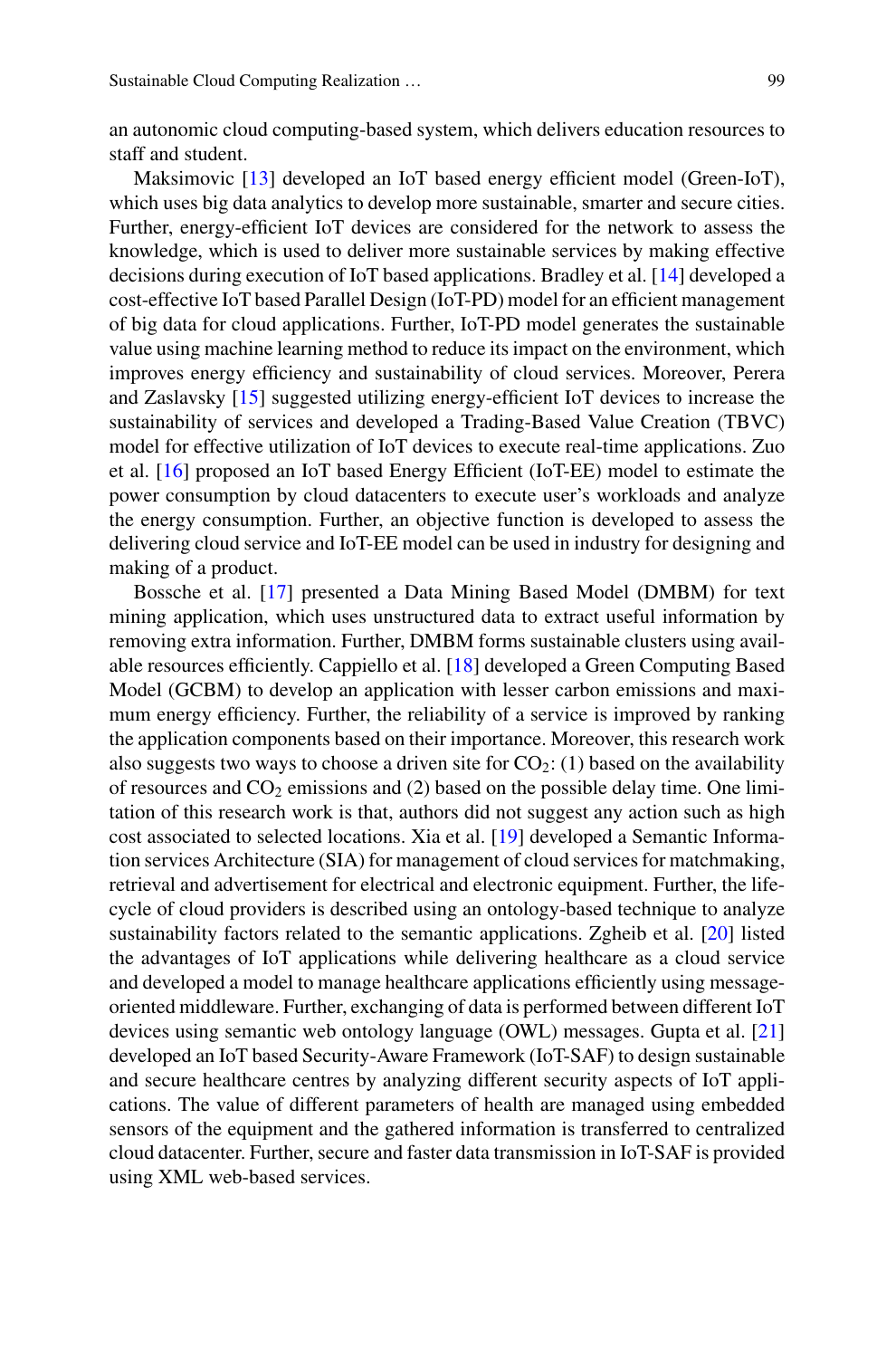NoviFlow [\[22\]](#page-21-12) proposed a Green-Software Defined Network (G-SDN) model to make network infrastructure efficient and sustainable by offering sustainable solutions to reduce carbon emissions. Further, G-SDN model improves economic incentives by increasing energy efficiency of cloud datacenters. NoviFlow [\[22\]](#page-21-12) identified that existing models are focusing on QoS and cost to provide energy-efficient cloud services. Pesch et al. [\[23\]](#page-21-13) developed a Thermal-Aware Scheduling (TAS) technique for energy-efficient management of cloud resources to execute user applications, which improves the sustainability and energy efficiency of cloud datacenters. Experimental results show that TAS reduces the consumption of energy up to 40%. Chen et al. [\[24\]](#page-21-14) presented a Cloud and Big Data (CBD) based model called *Smart Clothing* to use wearable devices to monitor the health status of patients. Experimental results show that CBD works efficiently for the long duration as compared to existing models [\[22,](#page-21-12) [23\]](#page-21-13). Waga and Rabah [\[25\]](#page-21-15) proposed a sustainable Cloud-Based Framework (CBF) to manage agriculture data such as rainfall, wind speed and temperature to improve the use of climate and land in an efficient manner, which helps farmers to produce a profitable crop.

For desktop resource virtualization, Park et al. [\[26\]](#page-21-16) proposed a Cloud-Based Clustering Simulator (CBCS) to choose the cluster for sustainable and energy-efficient cloud services. Based on network infrastructure and execution time, CBCS utilizes resources effectively without considering other resources such as processor, memory and storage. To improve the resource utilization and reduce the product-service cost for industrial product service system, Ding et al. [\[27\]](#page-21-17) developed the Sustainability-Aware Resource Management (SARM) framework. Further, SARM helps to increase the satisfaction of users. Gmach et al. [\[28\]](#page-21-18) presented a Power Profiling Technique (PPT) for CDCs, which increases the energy-efficiency and manages to decrease the carbon emissions and water consumption. Further, PPT analyzed the effect of demand and supply of energy on the environment. Moreover, PPT executes the workloads by fulfilling its QoS requirements while delivering the sustainable and energy-efficient cloud service.

Islam et al. [\[29\]](#page-21-19) proposed a cloud-based Water-Aware Workload Scheduling (WAWS) framework to improve the water efficiency for cooling cloud datacenters during execution of cloud workloads. Further, water consumption is optimized by exploiting the spatio-temporal varieties of water efficiency. Dabbagh et al. [\[30\]](#page-21-20) proposed an Energy-Efficient Technique (EET), which decreases the monthly expenditures of CDCs by postponing the execution of non-urgent workloads, which also helps urgent-workloads to achieve their deadline. Moreover, the control policy for prediction of demands of computing resources (storage, power memory etc.) of CDCs is designed for incoming requests. Further, EET is validated by using real traces of a Google CDCs. Garg et al. [\[31\]](#page-21-21) developed an Environment Conscious Workload Scheduling (ECWS) technique for execution of High Performance Computing (HPC) applications on resources to improve the sustainability of cloud datacenters. Cheng et al. [\[32\]](#page-21-22) developed Workload Placement and Migration Framework (WPMF) to improve throughput and sustainability of cloud datacenter for efficient execution of cloud workloads. WPMF executes transactional workloads on available resources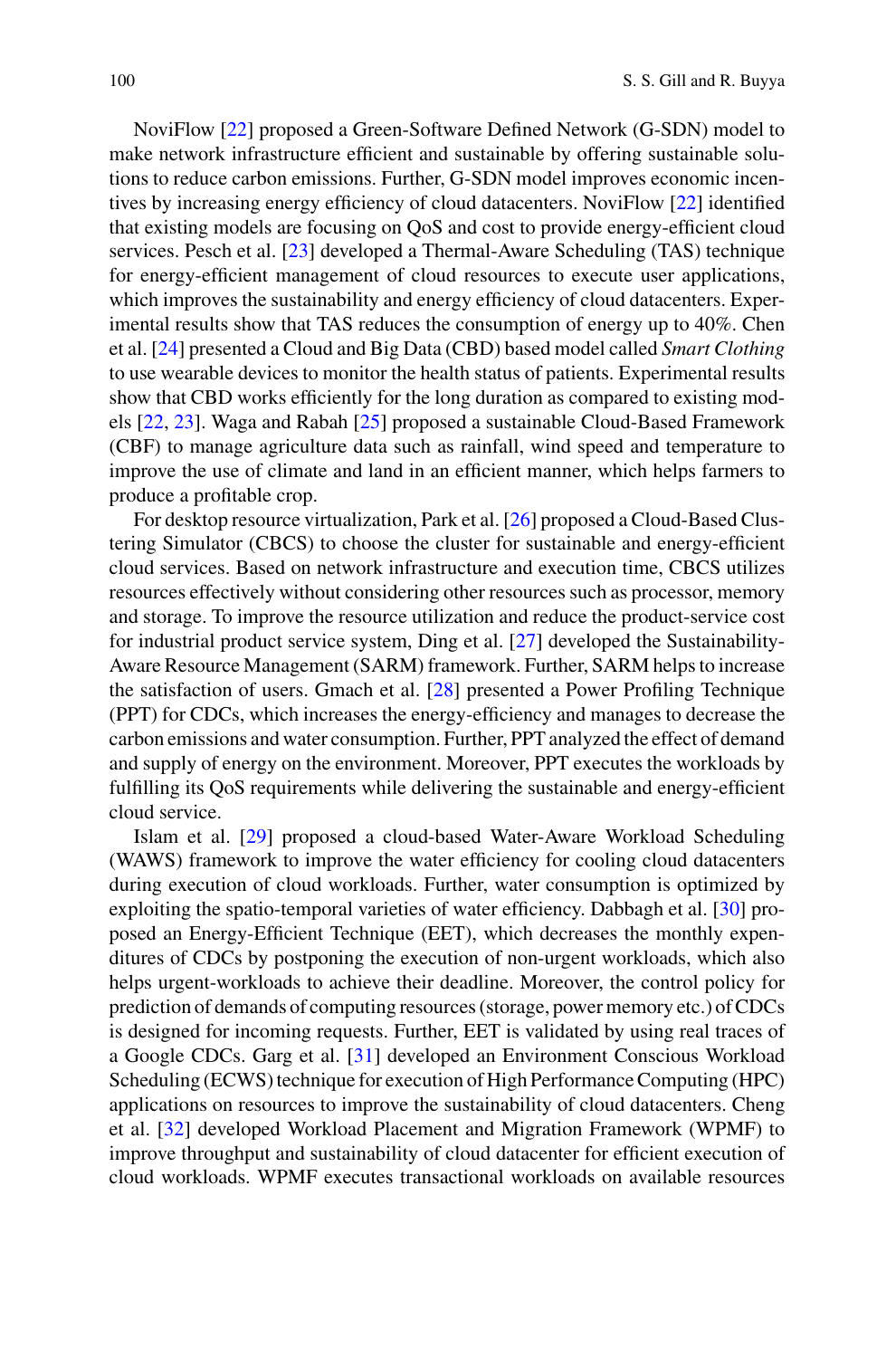and the workloads are migrated to different datacenters with the maximum value of energy efficiency.

Chen et al. [\[33\]](#page-22-0) developed renewable energy sources based an Energy-Efficient Workload Management (EEWM) technique for sustainable cloud datacenter. Moreover, the temperature of CDC is controlled in EEWM using spatio-temporal diversitybased cooling facilities. Sehgal et al. [\[34\]](#page-22-1) developed a smart human security framework based on IoT and Fog Computing (IoT-FC), which protects humans form an accident using the concept of wearable and pervasive computing. The secure communication between fog layer and IoT devices is managed by the cloud layer. Further, at fog and cloud level, the data is protected from external attacks. Khosravi and Buyya [\[35\]](#page-22-2) proposed a Gaussian Mixture model based Short-term Prediction (GMSP) model to predict the renewable energy level to run datacenters and helps to take decisions for migration of VMs from one datacenter site to another. Further, GMSP can also perform online VM migration and experimental results show that GMSP can predict up to 15 min ahead. Desthieux et al. [\[36\]](#page-22-3) proposed a Cloud-based Decision Support System (CDSS), which has high computing performance to control three-dimensional digital urban data that aids to provide an environmental analysis. Further, an analysis module of CDSS improves decision-making process to assess solar energy potential for installing new solar projects.

Table [1](#page-7-0) describes the summary of these related techniques and their comparison based on the focus of study along with open research issues.

## <span id="page-6-0"></span>**4 Taxonomy of Application Management for Sustainable Cloud Computing**

Application management plays an important role to improve the sustainability and energy-efficiency of cloud services. The components of the application management taxonomy are: (i) QoS parameter, (ii) application parameters, (iii) application scheduling, (iv) application category, (v) application domain, (vi) resource administration, (vii) coordination and (viii) application model as shown in Fig. [2.](#page-9-0) Table [2](#page-11-0) shows the comparison of existing techniques based on the proposed taxonomy of application management.

#### *4.1 QoS Parameter*

There are different QoS requirements for different user applications. Literature reported that three different types of QoS parameters for sustainable computing [\[2,](#page-20-1) [41,](#page-22-4) [42\]](#page-22-5): (i) cost related (utility and energy), (ii) time related (response time, throughput, availability and delay or latency) and (iii) others (correctness, easiness, resource utilization, privacy, security, reliability, robustness or scalability and inter-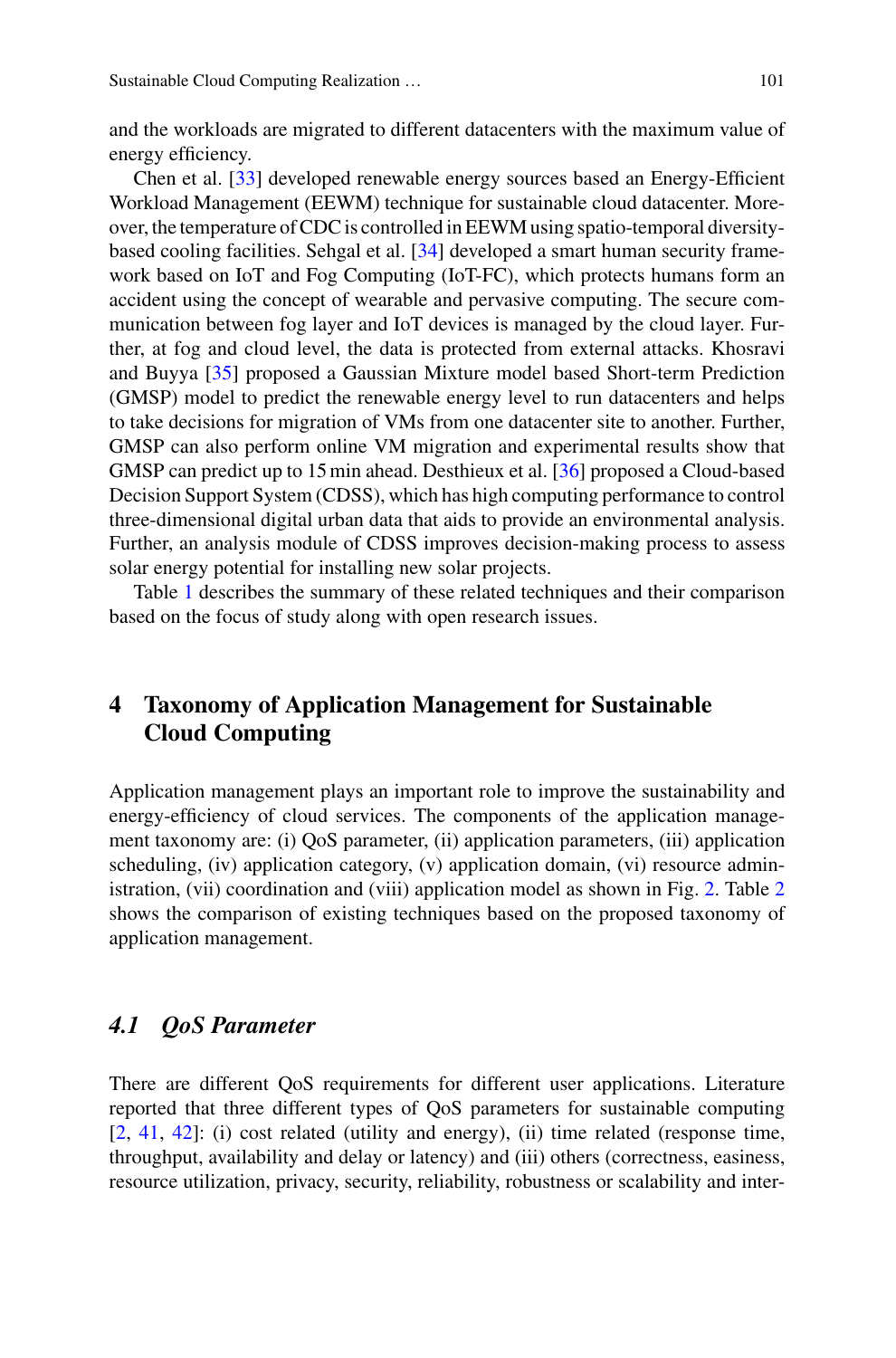<span id="page-7-0"></span>

| Year | Technique        | Focus of study                             | Open issues                                                                                                                        |
|------|------------------|--------------------------------------------|------------------------------------------------------------------------------------------------------------------------------------|
| 2018 | GMSP [35]        | Prediction of level of<br>renewable energy | Due to overloading of cloud resources, a huge<br>number of workloads are waiting for their<br>execution                            |
|      | CDSS [36]        | Solar energy potential<br>management       | The service delay is increasing by switching<br>of resources between low and high scaling<br>modes                                 |
| 2017 | IoT-PD $[14]$    | IoT devices                                | Secure communication is required to<br>exchange information                                                                        |
|      | TAS [23]         | Energy utilization                         | Heterogeneous workloads are not considered                                                                                         |
|      | <b>WAWS</b> [29] | Water efficiency                           | Need to improve reliability of applications                                                                                        |
|      | <b>EET</b> [30]  | Storage efficiency                         | Over-utilization of resources affects<br>throughput                                                                                |
|      | <b>SARM</b> [27] | Industrial product<br>service              | The response time is increased by switching<br>of resources between low and high scaling<br>modes                                  |
| 2016 | IoT-SAF $[21]$   | Web service security                       | The secure communication of IoT devices is<br>required                                                                             |
|      | CBL [9]          | ICT based smart cities                     | To improve energy efficiency, power is to be<br>managed automatically                                                              |
|      | CBD [24]         | Smart clothing                             | Execution time is more, which reduces<br>customer satisfaction                                                                     |
|      | <b>EEWM</b> [33] | Cooling management                         | The manipulation of supply voltage can save<br>energy consumption by reducing the<br>processor frequency                           |
|      | <b>BDBB</b> [10] | Server utilization                         | Energy utilization is lesser, which leads to<br>wastage of energy                                                                  |
| 2015 | SIA [19]         | Web ontology language<br>(OWL)             | There is need to improve retrieval speed in<br><b>SIA</b>                                                                          |
|      | IoT-FC $[34]$    | Wearable and pervasive<br>computing        | The reliability of the storage component is<br>affected by putting servers in sleeping mode<br>or turning on/off                   |
| 2014 | <b>TBVC</b> [15] | Trading based value                        | The large consumption of energy by IoT<br>devices increases carbon footprints                                                      |
|      | <b>GCBM</b> [18] | $CO2$ emissions                            | Under-utilization of resources increases cost<br>of CDC                                                                            |
|      | CBF [25]         | Agriculture                                | Energy consumption is more, which increases<br>carbon footprints                                                                   |
|      | <b>CBCS</b> [26] | Desktop resource<br>virtualization         | The workload execution affects the resource<br>utilization                                                                         |
|      | <b>WPMF</b> [32] | Heterogenous<br>workloads                  | Due to speed gap between processor and main<br>memory, a huge amount of clock speed is lost<br>while waiting for the incoming data |

**Table 1** Comparison of existing techniques and open research challenges

(continued)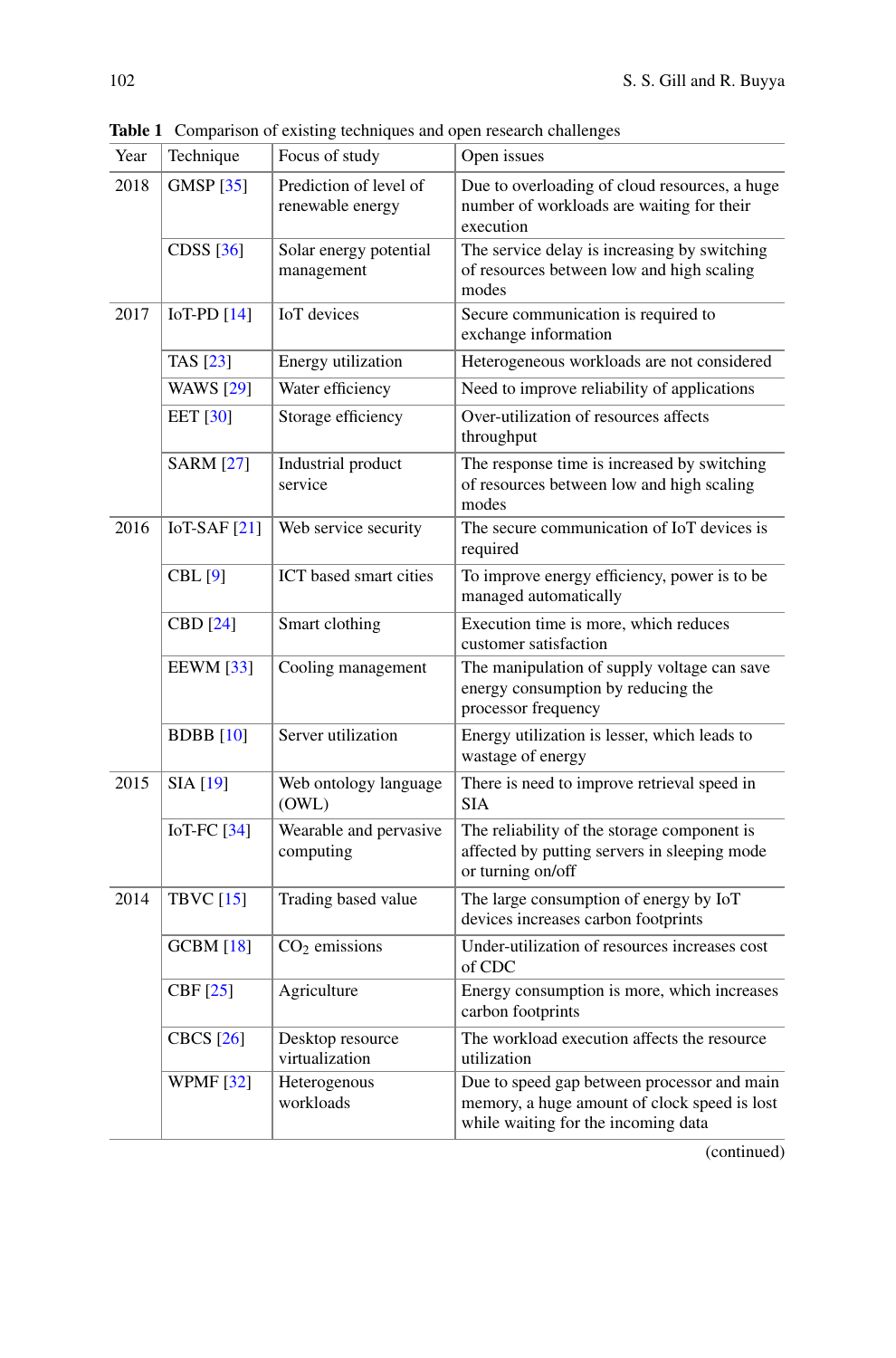| Year | Technique        | Focus of study              | Open issues                                                                      |
|------|------------------|-----------------------------|----------------------------------------------------------------------------------|
| 2013 | <b>DMBM</b> [17] | Text mining                 | Response time is larger, which reduces<br>customer satisfaction                  |
| 2012 | $G-SDN$ [22]     | Software defined<br>network | Underloading of resources affects resource<br>utilization                        |
| 2011 | ECWS $[31]$      | HPC applications            | Reserve resources are in advance increases<br>cost                               |
| 2010 | <b>PPT</b> [28]  | Greenhouse gas<br>emissions | SLA violation can be reduced by using<br>autonomic resource management technique |

**Table 1** (continued)

operability). "*Energy* is the amount of electricity consumed by a resource or resource set to finish the application's execution". A *Utility* is the effectiveness of an application while using practically after the development like banking application has high utility. *Response time* is defined as the amount of time consumed by a specific application to respond with the desired output. "*Throughput* is the ratio of the total number of tasks of an application to the amount of time required to execute the tasks". *Availability* is the amount of time (hours) a specific application will be available for use per day. *Delay or Latency* is a defined as a delay before the transfer of user request for processing. *Correctness* is defined as the degree to which the cloud service will be provided accurately to the cloud customers. *Easiness* is defined as the amount of efforts are required to use a specific application to complete a task. "*Resource Utilization* is a ratio of an execution time of a workload executed on a particular resource to the total uptime of that resource". *Privacy* is a QoS parameter through which user and provider can store their information privately using authorization and authentication.

*Security* is the capability of the computing system to protect from malicious attacks. *Reliability* is the capability of an application to sustain and produce correct results in case of occurrence of faults such as network, hardware or software related faults. *Robustness or Scalability* is the maximum number of users, which can access the application without degradation of performance. *Interoperability* is the degree to which an application can be ported to other platforms. Other QoS requirements of cloud computing systems can be network bandwidth etc.

#### *4.2 Application Parameters*

There are different types of application parameter, which can help to measure the status of an application [\[43,](#page-22-6) [44\]](#page-22-7). There are four main types of application parameters: (a) budget, (b) deadline, (c) capacity and (d) performance. *Budget* is the amount of cost that user wants to spend for the execution of their task and measured in dollars (\$). *Deadline* is the maximum time limit allowed to execute the user application and measured in seconds. *Capacity* is defined as the capability of an application to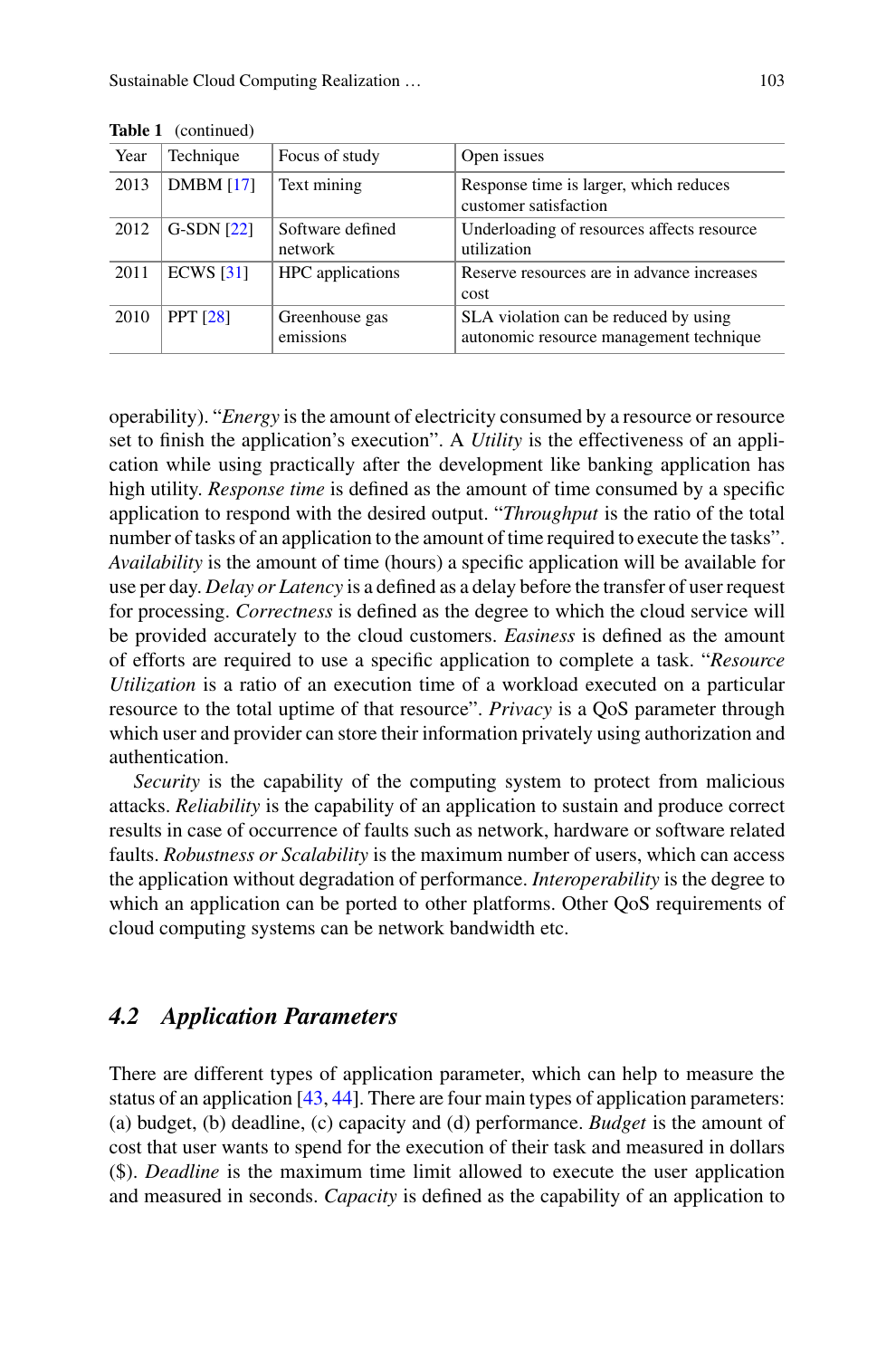

<span id="page-9-0"></span>**Fig. 2** Taxonomy of application management for sustainable cloud computing

execute user tasks using available resources such as power infrastructure, IT devices etc. *Performance* is a parameter, which is used to measure the status of an application during an unexpected spike in traffic.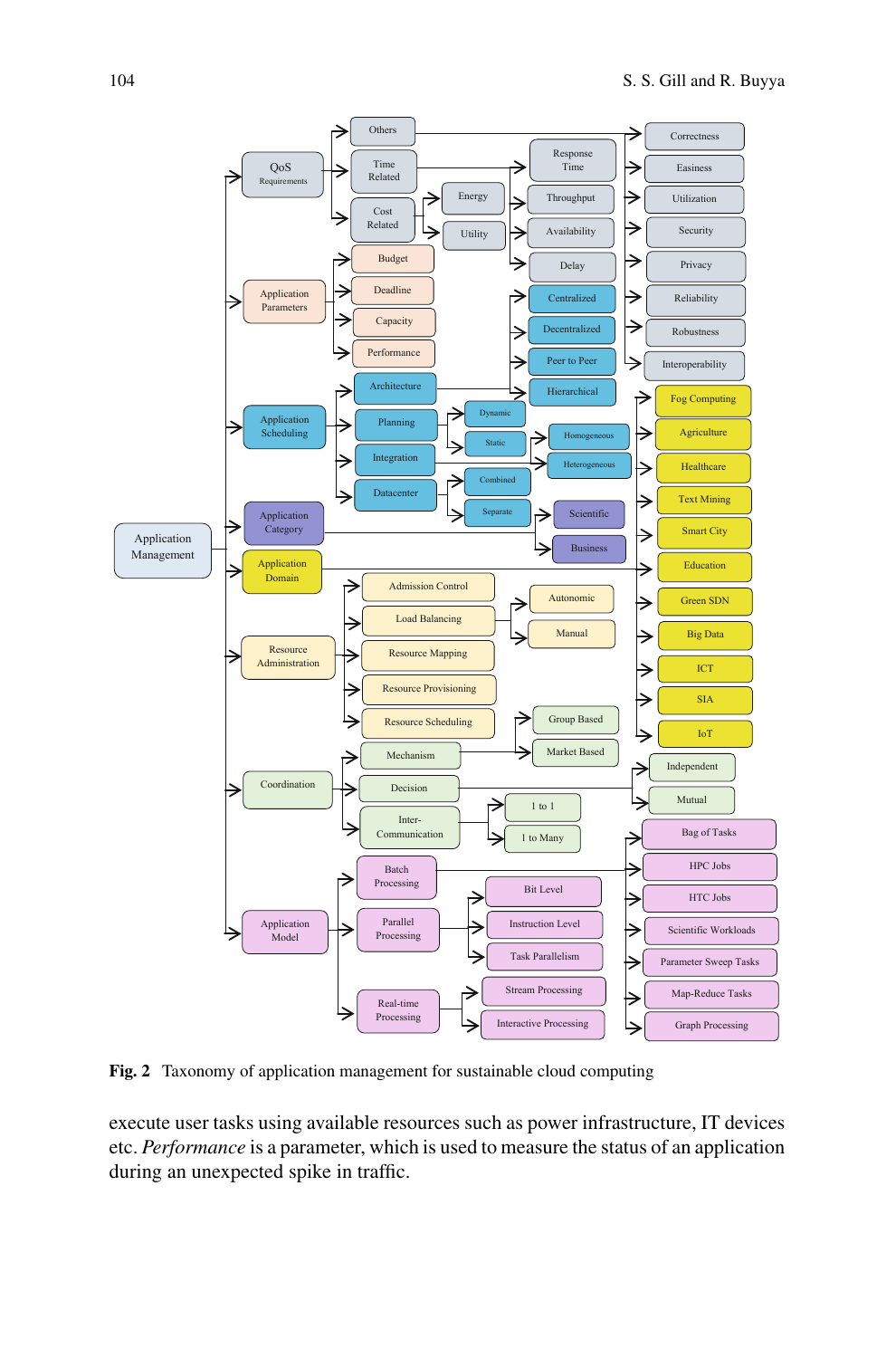#### *4.3 Application Scheduling*

There are four components of an application scheduling as studied from literature [\[1,](#page-20-0) [2,](#page-20-1) [45,](#page-22-8) [46\]](#page-22-9): (a) architecture, (b) planning, (c) integration and (d) datacenter. The *architecture* of cloud computing system is a vital component and four different types of architectures are identified from literature: hierarchical, peer to peer, decentralized and centralized. *Peer*-*to*-*peer* is networking architecture in which each cloud node, has the same capabilities and responsibilities to execute user task. There is two levels of schedulers in the *hierarchical* architecture: lower and higher level. The lower-level scheduler assigns resources to every small task, which is controlled by a higher-level scheduler to reduce the complexity of resource allocation. There is no mutual coordination in *decentralized* architectures and it executes the tasks by allocating resources independently. In *centralized* architectures, all the tasks that are needed to be executed are managed by a central controller and scheduled resources are used to execute these tasks using coordination mechanism. *Planning* of a cloud application is done using two types of resource scheduling: static and dynamic. In *static* resource scheduling, a required resource is mapped to user workload based on their QoS requirements, while *dynamic* resource scheduling maps and executes the user workloads using provisioned resources. To find out the result of different execution units, an *integration* function is used by the scheduler, which can be *combined* or *separate*. The literature reported two different types of *datacenters*: heterogeneous and homogeneous. A CDC with the same configuration of computing resources such as processors, storage, networking and operating systems to process user applications is called a *homogenous* datacenter, while a CDC is a combination of different configurations of computing resources is called a *heterogeneous* datacenter.

## *4.4 Application Category*

The cloud computing paradigm is a very effective platform, which can handle the increasing complexity of user applications. As studied form literature [\[3,](#page-20-2) [39,](#page-22-10) [40\]](#page-22-11), two types of user applications are identified: scientific and business. The *Business* application is a platform, which enables the execution of business functions. For example: banking systems and online shopping websites. *Scientific* applications contain the real-world activities, which needs high computing capacity to execute user requests. For example: oil exploration, aircraft design and fuel efficiency, weather prediction and climate modeling, flight control system etc.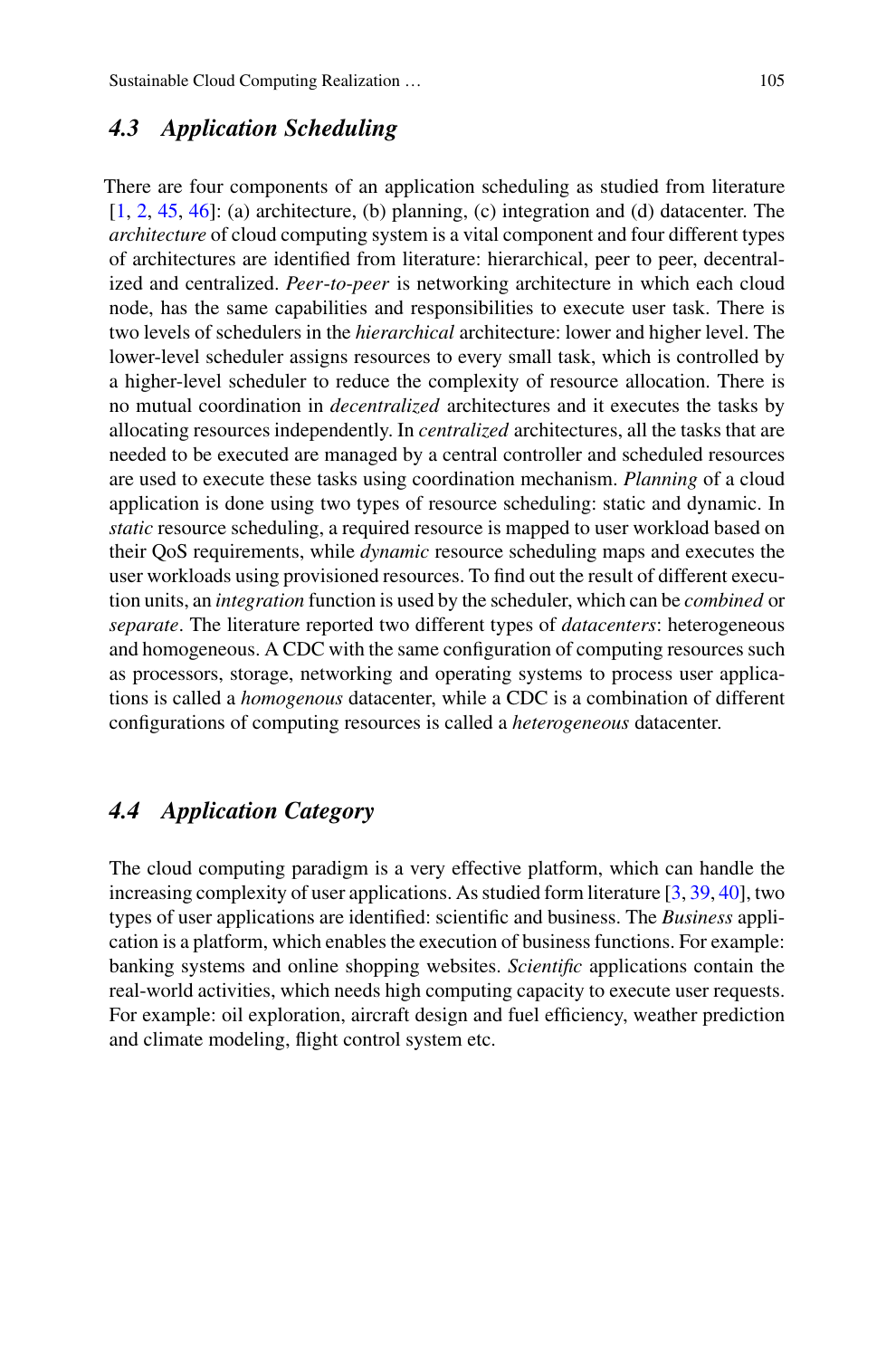<span id="page-11-0"></span>

|                             |            |                                               | Table 2 Review of state-of-the-art based on taxonomy |                        |                  |                                 |                                        |                          |                                                              |                       |                       |                          |                                   |                        |                           |
|-----------------------------|------------|-----------------------------------------------|------------------------------------------------------|------------------------|------------------|---------------------------------|----------------------------------------|--------------------------|--------------------------------------------------------------|-----------------------|-----------------------|--------------------------|-----------------------------------|------------------------|---------------------------|
|                             | domain     | Technique Application Application<br>category | parameter<br>QoS                                     | Application scheduling |                  |                                 |                                        | Application<br>parameter | administra-<br>Resource<br>$\lim_{\epsilon \to 0}$           | Coordination          |                       |                          | Application model                 |                        |                           |
|                             |            |                                               |                                                      | Architecture           |                  | Planning Integration Datacenter |                                        |                          |                                                              | Mechanism Decision    |                       | munication<br>Inter com- | processing<br>Batch               | processing<br>Realtime | processing<br>Parallel    |
| <b>GMSP</b><br>[35]         | Smart city | <b>Business</b>                               | Energy                                               | Centralized            | Dynamic Separate |                                 | Homogeneous Capacity                   |                          | Resource<br>mapping                                          | Group<br>based        | Independent 1 to many |                          | Reduce<br>tasks<br>$\mathbf{Map}$ | Bit level              | processing<br>Stream      |
| CDSS<br>[36]                | ICT        | Scientific                                    | Cost                                                 | Peer to peer           |                  |                                 | Dynamic Combined Heterogenous          | Performance<br>Resource  | mapping                                                      | Market<br>based       | Independent 1 to      |                          | Bag of<br>tasks                   | Bit level              | Interactive<br>processing |
| $IoT-PD$<br>$\overline{14}$ | ΙoΤ        | <b>Business</b>                               | Time                                                 | Centralized            | Static           | Separate                        | Heterogenous Deadline                  |                          | Admission<br>control                                         | Group<br>based        | Mutual                | 1 to many                | Reduce<br>Tasks<br>$\mathbf{Map}$ | Parallelism<br>Task    | Processing<br>Interactive |
| TAS [23]                    | Smart city | Scientific                                    | Delay                                                | Decentralized          | Dynamic Separate |                                 | Homogeneous Deadline                   |                          | balancing<br>Load                                            | Market<br>based       | Independent 1 to Many |                          | HPC Jobs                          | Instruction<br>Level   | Processing<br>Stream      |
| <b>WAWS</b><br>[29]         | Smart city | <b>Business</b>                               | Availability                                         | Hierarchical           | Static           |                                 | Combined Heterogenous Capacity         |                          | Resource<br>Selection                                        | Group<br><b>Based</b> | Mutual                | 1 to 1                   | HTC Jobs                          | Bit Level              | Processing<br>Interactive |
| <b>EET</b> [30]             | Big data   | <b>Business</b>                               | Throughput                                           | Hierarchical           | Dynamic Separate |                                 | Homogeneous Performance Admission      |                          | Control                                                      | Market<br>Based       | Independent 1 to Many |                          | Bag of<br>Tasks                   | Instruction<br>Level   | Processing<br>Stream      |
| SARM<br>$[2]$               | Smart city | Scientific                                    | Response<br>time                                     | Centralized            | Static           | Separate                        | Heterogenous                           | Deadline                 | Balancing<br>Load                                            | Group<br><b>Based</b> | Mutual                | $\frac{1}{2}$            | HTC Jobs                          | Bit Level              | Processing<br>Interactive |
| IoT-SAF<br>[21]             | Healthcare | Business                                      | Interoperability Peer to peer                        |                        | Static           | Combined                        | Homogeneous                            | Performance Load         | Balancing                                                    | Group<br><b>Based</b> | Independent 1 to Many |                          | HPC Jobs                          | Bit Level              | Processing<br>Interactive |
| CBL[9]                      | E          | Scientific                                    | robustness<br>Cost and                               | Decentralized          | Static           |                                 | Combined Heterogenous                  | <b>Budget</b>            | Resource<br>Selection                                        | Market<br>Based       | Independent   1 to 1  |                          | Bag of<br>Tasks                   | Parallelism<br>Task    | Processing<br>Interactive |
| $\frac{1}{2}$               | Healthcare | <b>Business</b>                               | Time and<br>reliability                              | Centralized            | Dynamic Separate |                                 | Homogeneous Capacity                   |                          | Provision-<br>Resource<br>$\mathbf{m}^{\alpha}_{\mathbf{c}}$ | Group<br><b>Based</b> | Mutual                | 1 to Many                | Workloads<br>Scientific           | Instruction<br>Level   | Processing<br>Interactive |
| <b>EEWM</b><br>$[33]$       | <b>E</b>   | Scientific                                    | Energy and<br>privacy                                | Peer to Peer           |                  |                                 | Dynamic Combined Heterogenous Deadline |                          | Resource<br>Selection                                        | Market<br>Based       | Independent 1 to Many |                          | Scientific<br>Workloads           | Instruction<br>Level   | Processing<br>Stream      |
| <b>BDBB</b><br>[10]         | Big data   | Scientific                                    | Security                                             | Hierarchical           |                  |                                 | Dynamic Combined Homogeneous Capacity  |                          | Balancing<br>Load                                            | Group<br><b>Based</b> | Independent   1 to 1  |                          | HPC Jobs                          | Instruction<br>Level   | Processing<br>Interactive |
|                             |            |                                               |                                                      |                        |                  |                                 |                                        |                          |                                                              |                       |                       |                          |                                   |                        | (continued)               |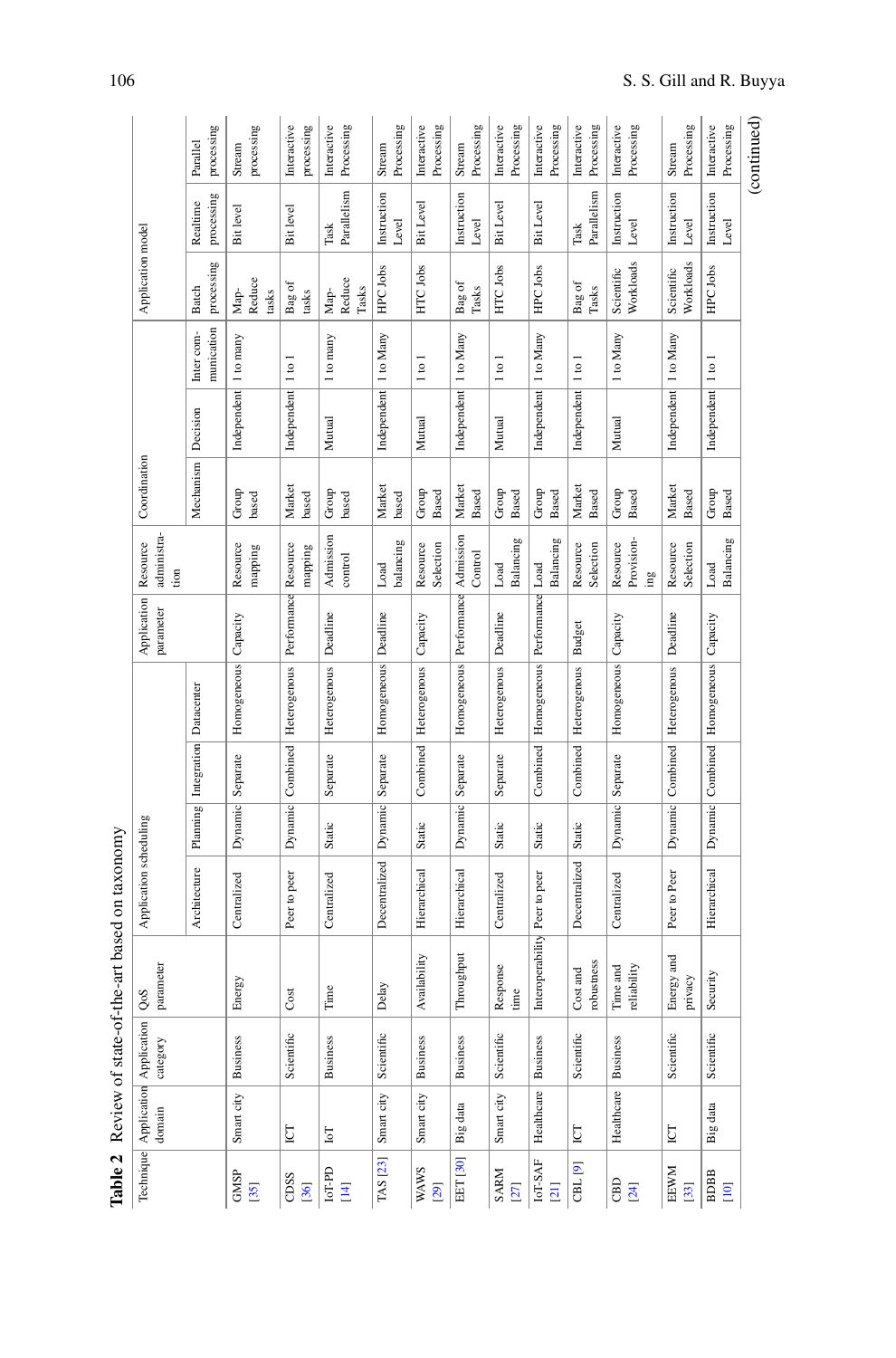Table 2 (continued)

|                                                               | Table 2 (continued) |                                               |                             |                        |                  |                                 |                                                   |                          |                                          |                       |                       |                          |                                                              |                            |                           |
|---------------------------------------------------------------|---------------------|-----------------------------------------------|-----------------------------|------------------------|------------------|---------------------------------|---------------------------------------------------|--------------------------|------------------------------------------|-----------------------|-----------------------|--------------------------|--------------------------------------------------------------|----------------------------|---------------------------|
|                                                               | domain              | Technique Application Application<br>category | parameter<br>QoS            | Application scheduling |                  |                                 |                                                   | Application<br>parameter | administra-<br>Resource<br>tion          | Coordination          |                       |                          | Application model                                            |                            |                           |
|                                                               |                     |                                               |                             | Architecture           |                  | Planning Integration Datacenter |                                                   |                          |                                          | Mechanism             | Decision              | munication<br>Inter com- | processing<br>Batch                                          | processing<br>Realtime     | processing<br>Parallel    |
| <b>SIA</b> [19]                                               | Semantic<br>Service | <b>Business</b>                               | utilization<br>Resource     | Centralized            | Static           | Separate                        | Heterogenous Performance Resource                 |                          | Selection                                | Market<br>Based       | Mutual                | 1 to 1                   | Parameter<br>Sweep<br>Tasks                                  | Parallelism<br>$\rm{Task}$ | Interactive<br>Processing |
| <b>IoT-FC</b><br>$\mathbf{R}$                                 | Fog com-<br>puting  | Scientific                                    | Cost and<br>easiness        | Hierarchical           | Static           |                                 | Combined   Homogeneous   Budget                   |                          | Admission<br>Control                     | Group<br>Based        | Independent 1 to Many |                          | Reduce<br>Tasks<br>$\mathbf{Map}$                            | Instruction<br>Level       | Interactive<br>Processing |
| TBVC<br>[15]                                                  | $_{\rm{IoT}}$       | <b>Business</b>                               | correctness<br>Time and     | Hierarchical           | Static           | Separate                        | Heterogenous Performance Load                     |                          | Balancing                                | Group<br>Based        | Independent 1 to Many |                          | Bag of<br>Tasks                                              | Parallelism<br>$\rm Task$  | Processing<br>Stream      |
| GCBM<br>[18]                                                  | Smart city          | Scientific                                    | Response<br>time            | Decentralized          | Dynamic Separate |                                 | Heterogenous                                      | <b>Budget</b>            | Balancing<br>$_{\rm Load}$               | Market<br>Based       | Mutual                | 1 to Many                | Reduce<br>Tasks<br>$\mathbf{Map}$                            | Instruction<br>Level       | Interactive<br>Processing |
| CBF [25]                                                      | Agriculture         | Scientific                                    | Availability                | Decentralized          |                  |                                 | Dynamic Combined Homogeneous Performance Resource |                          | Selection                                | Group<br><b>Based</b> | Mutual                | 1001                     | Reduce<br>Tasks<br>$\ensuremath{\mathsf{Map}\xspace}\xspace$ | Bit Level                  | Interactive<br>Processing |
| CBCS<br>$[26]$                                                | Big data            | <b>Business</b>                               | Throughput                  | Peer to Peer           | Static           | Separate                        | Homogeneous Performance Load                      |                          | Balancing                                | Market<br>Based       | Mutual                | 1 to 1                   | Processing<br>Graph                                          | Bit Level                  | Processing<br>Stream      |
| WPMF<br>$[32]$                                                | Big data            | Scientific                                    | Cost                        | Centralized            | Dynamic Separate |                                 | Heterogenous                                      | <b>Budget</b>            | Provision-<br>Resource<br>eg<br>E.       | Group<br>Based        | Independent 1 to Many |                          | Reduce<br>Tasks<br>$\text{Map}$                              | Instruction<br>Level       | Interactive<br>Processing |
| <b>DMBM</b><br>$\begin{bmatrix} 1 & 1 \\ 1 & 1 \end{bmatrix}$ | mining<br>Text      | <b>Business</b>                               | Time                        | Hierarchical           | Static           |                                 | Combined Heterogenous                             | Deadline                 | Resource<br>Selection                    | Group<br><b>Based</b> | Mutual                | 1001                     | Processing<br>Graph                                          | Parallelism<br>Task        | Interactive<br>Processing |
| G-SDN<br>$\boxed{2}$                                          | Gren- $SDN$         | Scientific                                    | Energy and<br>utilization   | Decentralized          |                  |                                 | Dynamic Combined Homogeneous Capacity             |                          | Provision-<br>Resource<br>$\mathbf{m}$ g | Market<br>Based       | Independent 1 to Many |                          | HPC Jobs                                                     | Instruction<br>Level       | Processing<br>Stream      |
| $ECWS$<br>[31]                                                | Smart city          | <b>Business</b>                               | Time and cost   Centralized |                        | Static           | Separate                        | Homogeneous Performance Resource                  |                          | Provision-<br>ەم.<br>E                   | Group<br>Based        | Mutual                | 1 to 1                   | HPC Jobs                                                     | Instruction<br>Level       | Interactive<br>Processing |
| PPT [28]                                                      | ICT                 | Scientific                                    | Energy and<br>robustness    | Peer to peer           | Static           |                                 | Combined   Heterogenous   Budget                  |                          | Resource<br>Selection                    | Market<br>Based       | Independent 1 to Many |                          | Parameter<br>Sweep<br>Tasks                                  | Bit Level                  | Interactive<br>Processing |

## Sustainable Cloud Computing Realization … 107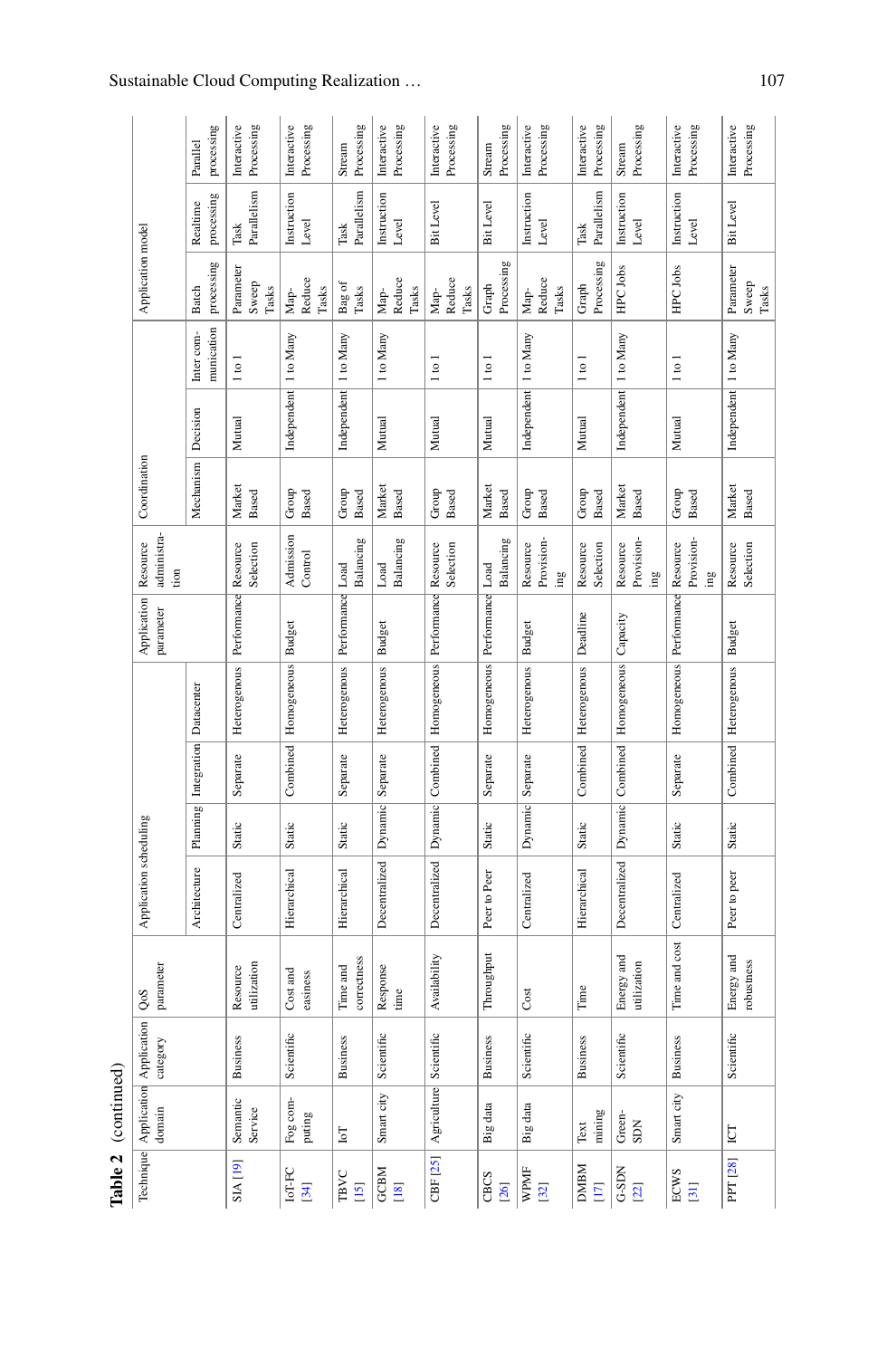#### *4.5 Application Domain*

In order to satisfy different kinds of customers, the applications are created for an extensive range of domains to make cloud services more sustainable and to improve customer satisfaction [\[2,](#page-20-1) [37,](#page-22-12) [38\]](#page-22-13). To develop sustainable smart cities, *ICT based applications* are designed, which reduces energy consumption of cloud datacenters. The use of Internet-based smart devices is growing exponentially, and it is important to adopt *IoT based technology* for secure, fast and reliable communication, which delivers the sustainable cloud services. To improve the consistency of that knowledge among all the cloud users, *Semantic* web ontology language exchanges the information among smart devices, IoT devices etc. Cloud user can access the unstructured data and retrieve the required information using text mining-based cloud applications. Further, to improve the process of matchmaking and retrieval of data, applications are designed to provide *Semantic information services*. Moreover, *Fog computing*-based models such as driverless car and human security models are developed using IoT devices. For example, people can use wearable devices to protect themselves from any future accident, which improves the sustainability of IoT devices. To reduce the carbon emissions and improve the communication in terms of sustainability, *Green*-*Software Defined Network (G*-*SDN)* is designed, which improve the network lifetime of IoT devices. ICT based application and IoT devices are used in an integrated manner to design smart cities, which can control energy consumption and provide a way for effective use of resources in an efficient manner. Other important application domains of sustainable cloud computing are agriculture, education and healthcare. *Agriculture* applications aid to manage agriculture data such as rainfall, wind speed and temperature to improve the use of climate and land in an efficient manner, which helps farmers to produce a profitable crop. Students and staff can access available open education resources using *education*-based applications. Further, wearable devices can be used to measure the health status of patients using IoT based *healthcare* applications.

## *4.6 Resource Administration*

*Resource Administration* consists of five main components [\[47,](#page-22-14) [48\]](#page-22-15): (1) load balancing, (2) admission control, (3) resource provisioning, (4) resource scheduling and (5) resource monitoring. *Load balancing* is a process to effectively distribute the workload over all the available resources to maintain the performance of a computing system and load balancing can be *autonomic* or *manual*. *Admission control* mechanism is used to ensure that sufficient resources are available to provide failover protection by reserving resources in advance. The process of identifying adequate resources from resource pool based on application requirement is called *Resource provisioning* [\[8\]](#page-20-7), whereas mapping of provisioned resources through resource provisioning for application execution [\[10\]](#page-21-0) is called *resource scheduling.* The main aim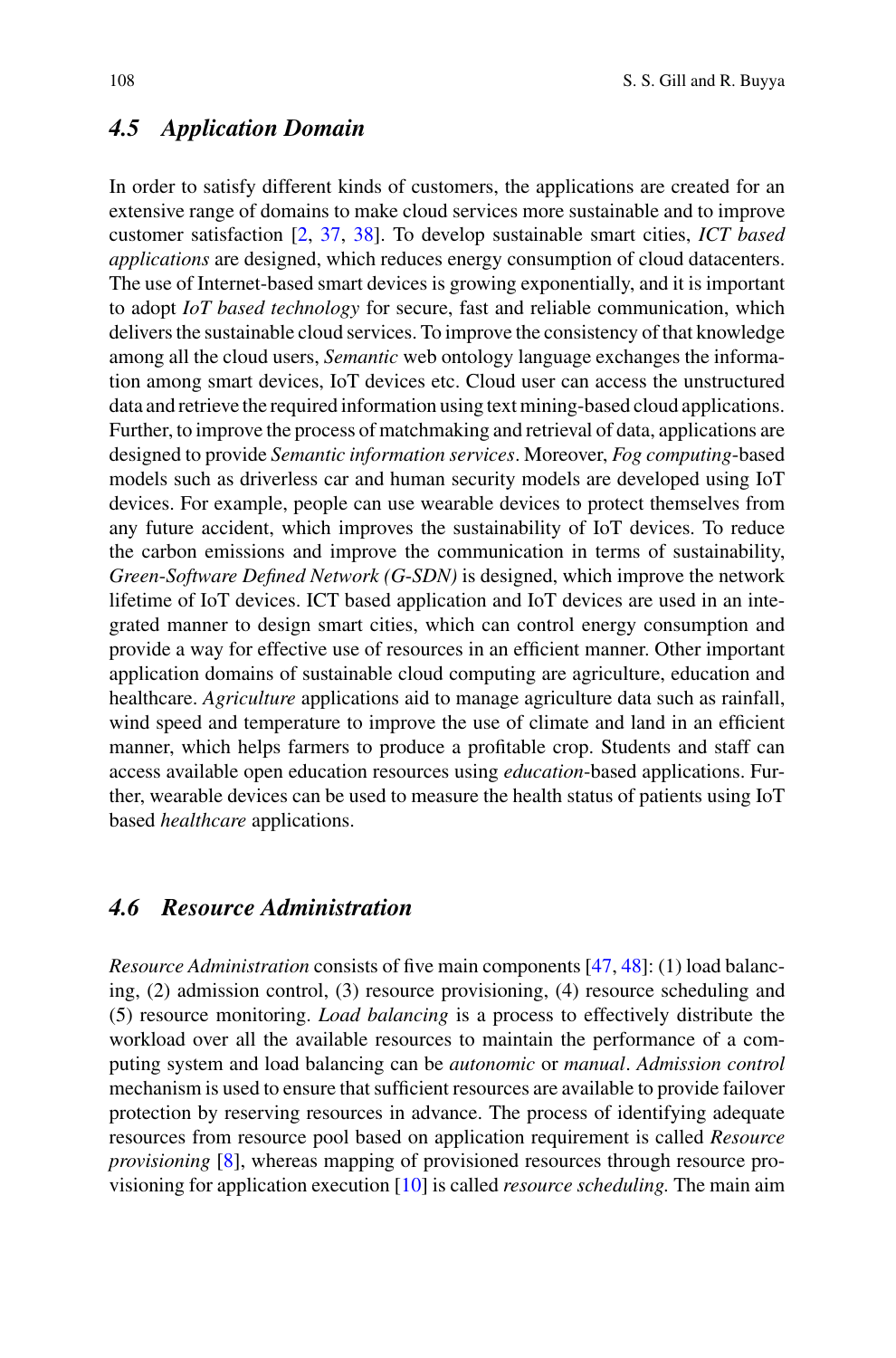of effective resource management is to schedule the provisioned cloud resources for execution of an application, so that application can execute with maximum resource utilization [\[11\]](#page-21-1). *Resource monitoring* is a process to measure the value of QoS parameters during workload execution.

#### *4.7 Coordination*

*Coordination* is a process through which different applications can communicate to achieve a common goal  $[1, 41, 42]$  $[1, 41, 42]$  $[1, 41, 42]$  $[1, 41, 42]$  $[1, 41, 42]$  and three components of coordination are: (1) mechanism, (2) decision and (3) intercommunication protocol. In the cloud, there are two types of *mechanism*: market-based and group-based. In *market*-*based* mechanism, the concept of Service Level Agreement (SLA) based negotiation is used to deliver the resources to different applications. In *group*-*based* mechanism, resources are shared within the groups formed based on the same QoS requirements of an application. Literature reported that there are two different types of *decisions*: independent and mutual. Resource scheduler schedules the resources independently for workload execution in the *independent* decisions scheme without focusing on resource utilization. The concept of mutual coordination is used in the *mutual* decisions scheme, to make the coordination between high-level and low-level scheduler for execution of all the tasks of user application. The components of an application are interacting with each other using two types of intercommunication protocol: one to many and one to one. Based on negotiated SLA, one consumer is getting with one provider in *one to one* protocol, while one cloud provider offers service to more than one user in *one to many* intercommunication protocol.

#### *4.8 Application Model*

There are three types of *application models* as identified from literature [\[47,](#page-22-14) [48\]](#page-22-15): (1) real-time processing, (2) batch processing and (3) parallel processing. *Real*-*time processing* is a processing of data which requires continuous input, process and output of data and it processes data in a short span of time. For example: processing of data at radar systems and bank ATMs. There are two types of real-time processing: (1) stream processing and (2) interactive processing. *Stream processing* is a processing of small-sized data (in Kilobytes) generated continuously by thousands of data sources (geospatial services, social networks, mobile or web applications etc.), which typically send data records simultaneously. In *interactiveprocessing*, the workloads can be executed anytime but its execution of a workload must be finished before their desired deadline. *Batchprocessing* is a type of data processing (large batches of data) which is needed to run all time i.e.  $24 \times 7$  like Internet services, delay torrent etc. to execute user workloads.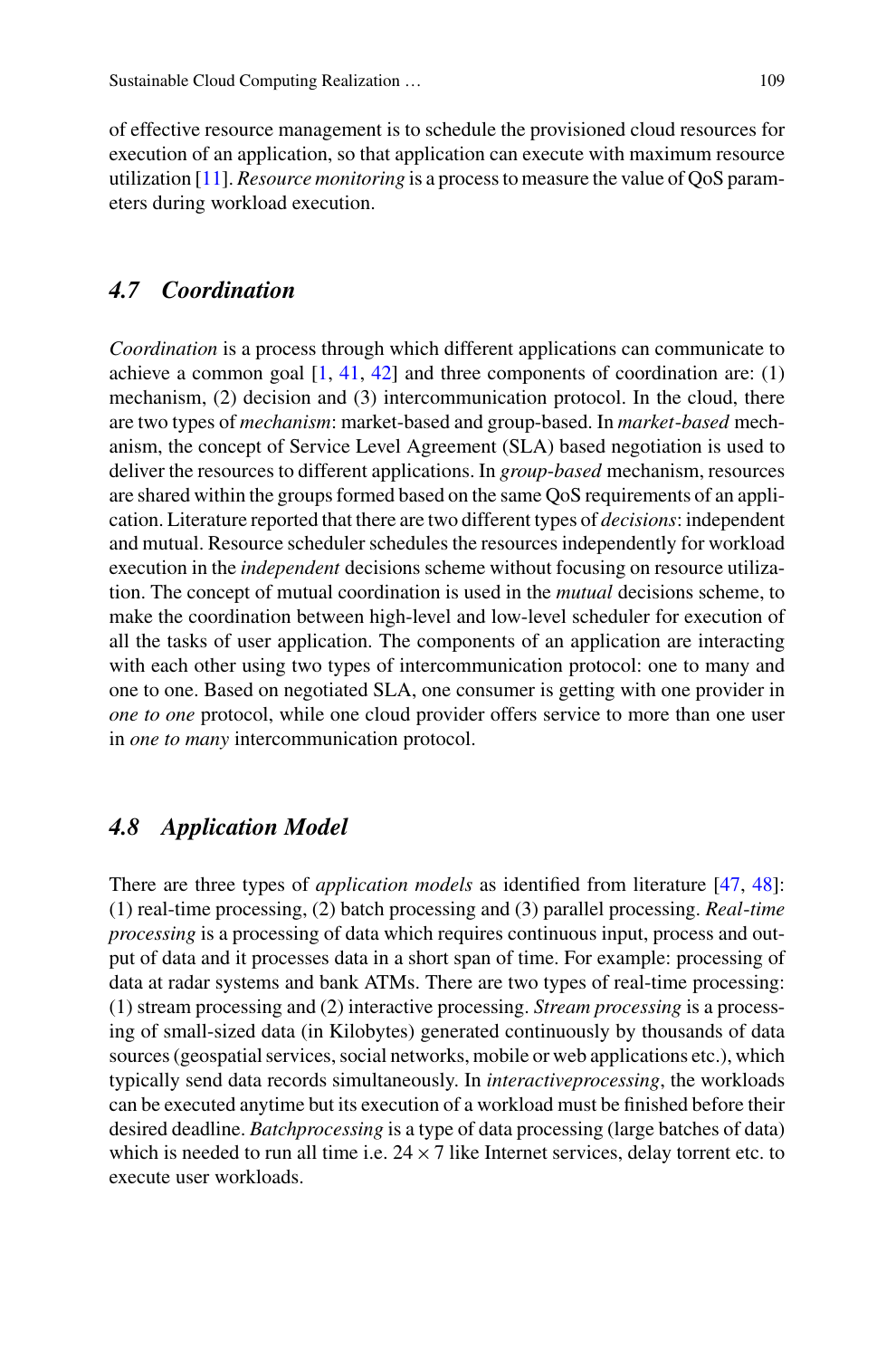There are seven types of batch processing: (1) bag of tasks, (2) HPC jobs, (3) HTC jobs, (4) scientific workloads, (5) parameter sweep tasks, (6) map-reduce tasks and (7) graph processing. *Bag*-*of* -*tasks* refers to the jobs that are parallel among which there are no dependencies, for example: video coding and encoding. *High*-*Performance Computing (HPC) jobs* in which single computer is used to solve large problems in business, engineering or science such as advanced application programs, which need to be executed efficiently, reliably and quickly. *High*-*Throughput Computing (HTC) jobs* in which large number of computing resources are running to finish the execution of a computational task. In *scientific workloads*, real workload activities can be simulated like weather prediction, flight control system etc. which requires high processing capacity to process it. *Parameter sweep tasks* are identical in their nature and differ only by the specific parameters used to execute them. *Map*-*reduce tasks* split the input data-set into independent chunks and parallel way of execution, which is used to execute the mapped tasks. Further, the outputs of the maps are sorted and used as an input to the reduce tasks. *Graph processing* involves the process of analyzing, storing and processing graphs to produce effective outputs. *Parallel processing* is an operation in which job is divided into small independent parts and execute all simultaneously on different processing nodes to improve the speed of an application. There are three types of parallel processing: (1) bit-level, (2) instruction level and (3) task parallelism. *Bit*-*level* parallel processing divides the job into the number of bits for execution, while instruction level parallel processing executed different instructions of a specific job. In *task parallelism*, a large task is divided into little tasks and execute them parallelly.

# <span id="page-15-0"></span>**5 Gap Analysis and Future Research Directions**

Researchers have done a large amount of research work in the area of application management for sustainable cloud computing but there are some research issues still pending to address. Following are research gaps as identified from the literature [\[2–](#page-20-1)[7,](#page-20-6) [37–](#page-22-12)[49\]](#page-22-16) as discussed in Sect. [3.](#page-3-0)

#### *5.1 Application Modeling*

The future cloud applications should be developed with three-tiered architectures, which has three different layers: (i) database, (ii) application processing and (iii) user interface. To improve the reliability, simplicity and performance of an application, the functionality of every tier must be independent to execute at heterogeneous resources. The components of applications should follow loosely coupled design to decrease dependency among them, so that application can be migrated from one CDC to another without degrading its efficiency of their execution. Furthermore, data security should be provided to protect a data of e-commerce applications from unauthorized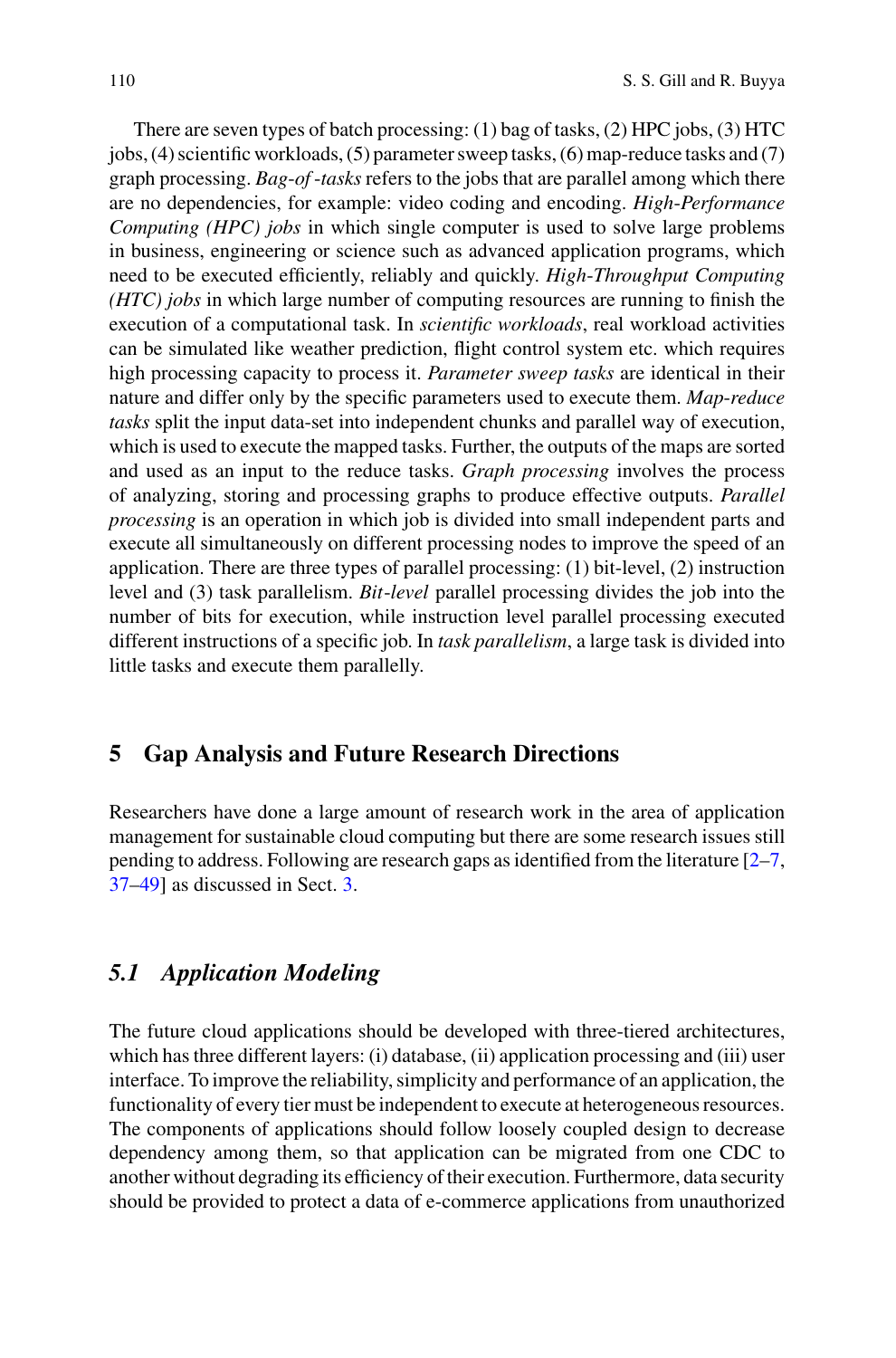users. The future application of cloud computing can be smart home, smart city, smart dust, smart lipstick etc.

#### *5.2 Resource Management*

Resource management is the organized method of scheduling of available resources to the required customer's workloads over the Internet. Applications should be executed by allocating virtual resources in optimized manner and workload should be executed with minimum cost and time. Effective resource management in the virtual environment can improve resource utilization and user satisfaction. There is a problem of under-provisioning and over-provisioning of resources in existing resource allocation techniques. To overcome this problem, a QoS-aware resource management technique is required for efficient execution of cloud applications.

### *5.3 Energy Efficiency*

To provide a reliable cloud service, it is required to identify that how the occurrences of failures affect the energy efficiency of cloud computing system. Moreover, it is necessary to save the checkpoints with the minimum overhead after predicting an occurrence of the failure. Therefore, workloads or VMs can be migrated to more reliable servers, which can save the energy consumption and time. Further, consolidation of multiple independent instances (web service or email) of an application can improve the energy efficiency, which improves the sustainability and availability of cloud service.

#### *5.4 Reliability and Fault Tolerance*

The prominent cloud providers such as Google, Facebook, Amazon and Microsoft are providing highly available cloud computing services using thousands of servers, which consists of multiple resources such as processors, network cards, storage devices and disk drives. With the growing adoption of cloud, CDCs are rapidly expanding their sizes and increasing the complexity of the systems, which increases the resource failures. The failure can be SLA violation, data corruption and loss and premature termination of an application's execution, which can degrade the performance of cloud service and affect the business. For next-generation clouds to be reliable, there is a need to identify the failures (hardware, service, software or resource), their causes and manages them to improve their reliability. To solve this problem, a model and system is required that introduces replication of services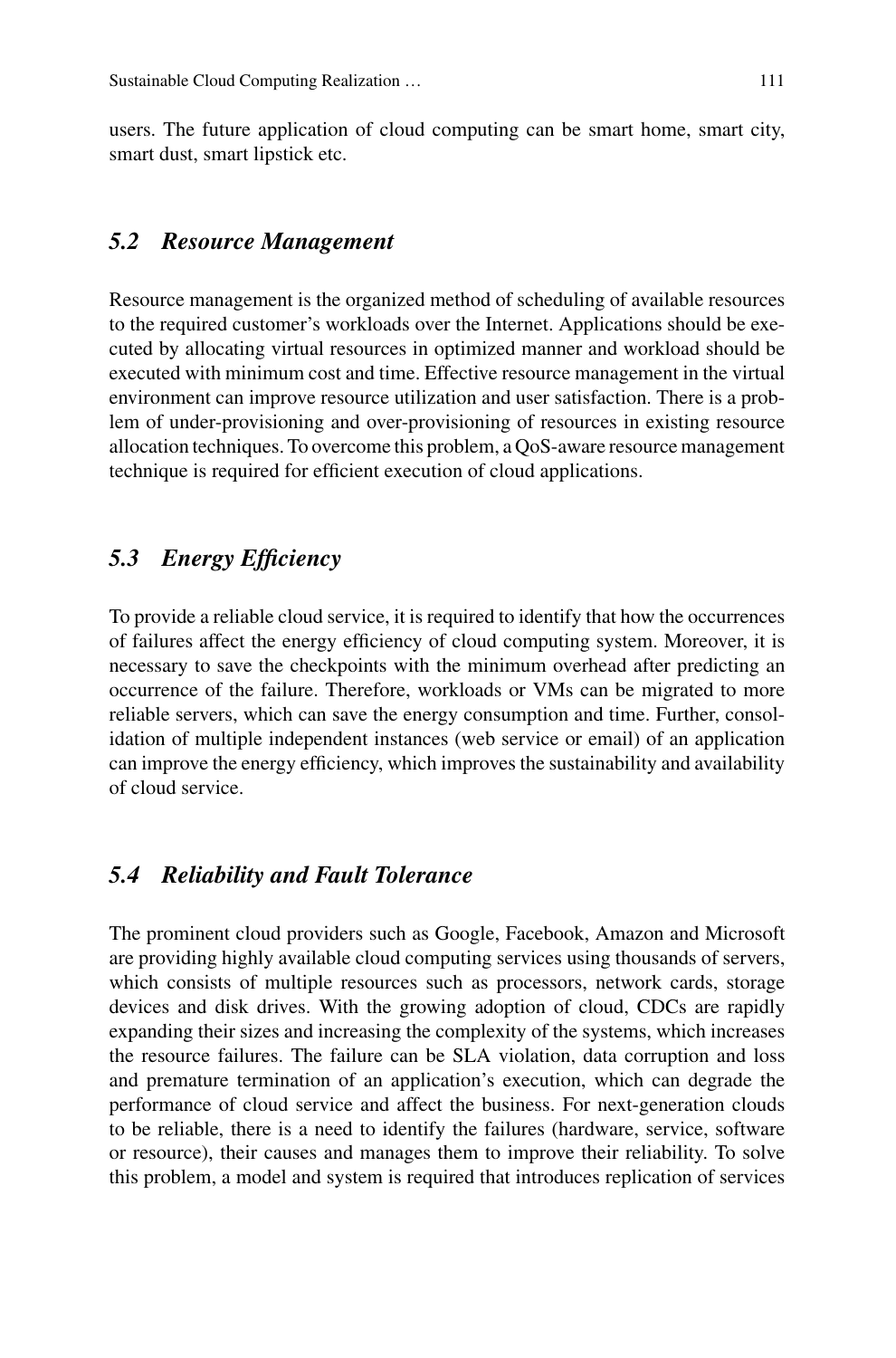and their coordination to enable reliable delivery of cloud services in a cost-efficient manner for an execution of cloud application.

#### *5.5 Security and Privacy*

Real cloud failure traces can be used to perform the empirical or statistical analysis about failures to test the performance in terms of the security of the system. Security during migration of virtual machines from one CDC to another is also a significant issue because a state of a VM can be hijacked during its migration. To solve this problem, there is a need for encrypted data transfer to stop user account hijacking, which can provide a secure communication between user and provider. To improve the sustainability and reliability of cloud service to next level, homomorphic encryption methods can be used to provide security against malicious attacks like denial of service, password crack, data leakage, DNS spoofing and eavesdropping. Further, it is required to understand and address the causes of security threats such as VM level attacks, authentication and authorization and network-attack surface for efficient detection and prevention from cyber-attacks. Moreover, data leakage prevention applications can be used to secure data, which also improves the sustainability and reliability of cloud-based applications.

#### *5.6 Scalability*

The unplanned downtime can violate the SLA and affects the business of cloud providers. To solve this problem, a cloud computing system should incorporate dynamic scalability to fulfill the changing demand of user applications without the violation of SLA, which helps to improve the sustainability of cloud services during peak load.

#### *5.7 Latency*

Virtualization overhead and resource contention are two main problems in computing systems, which increases the response time. A reliability-aware computing system can minimize the problems for real-time applications such as video broadcast and video conference, which can reduce latency while transferring data to improve the sustainability of computing systems.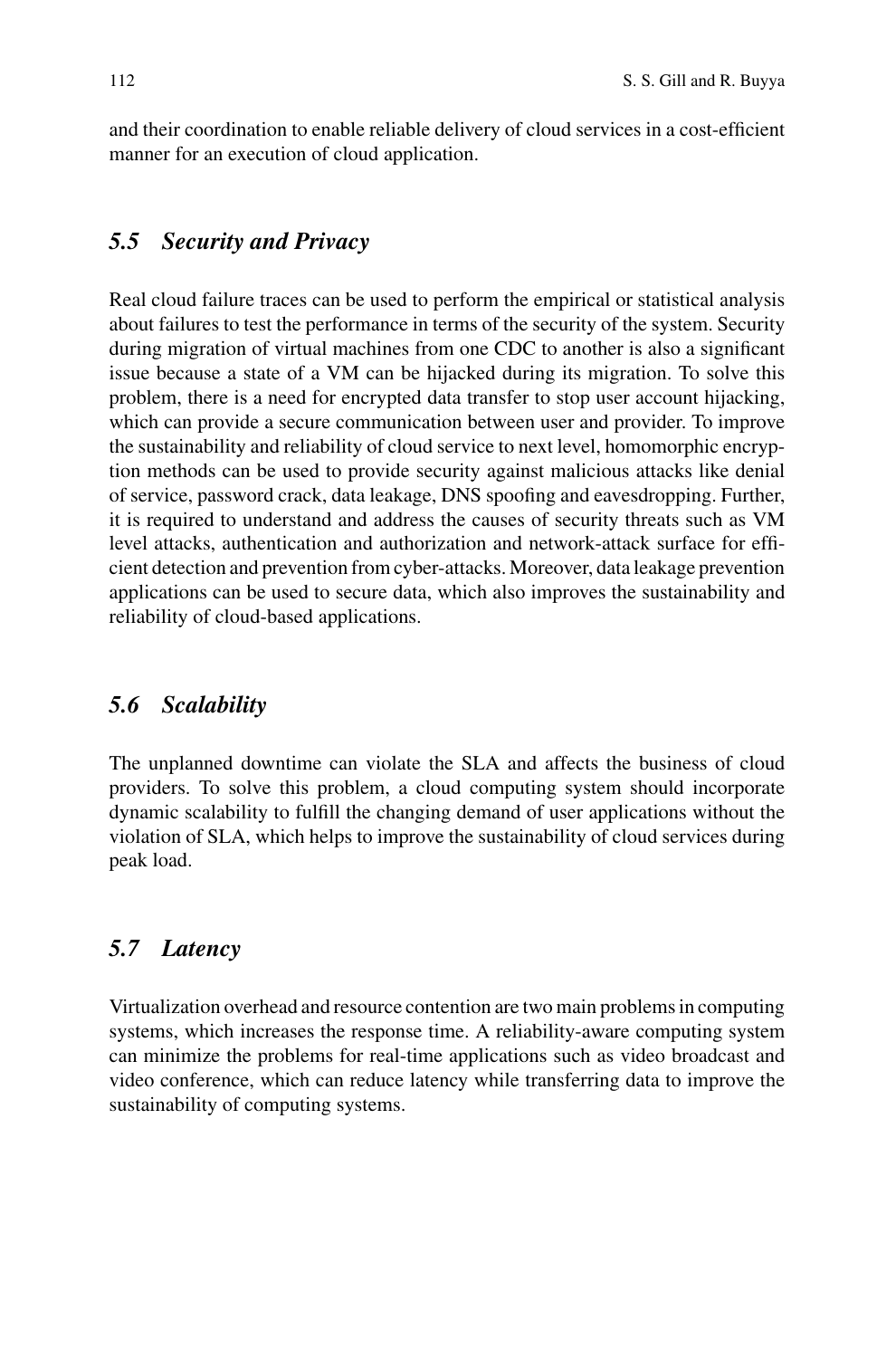#### *5.8 Data Management*

Computing systems are also facing a challenge of data synchronization because data is stored geographically, which overloads the cloud service. To solve this problem, rapid elasticity can be used to find the overloaded cloud service and it adds new instances to handle the execution of current applications. Further, there is a need for an efficient data backup to recover the data in case of server downtime.

## *5.9 Auditing*

To maintain health stability of the cloud service, there is a need for periodic auditing by third parties, which can improve the sustainability, reliability and protection of computing system for future cloud-based applications.

### *5.10 New Technological Developments*

Cloud computing paradigm utilizes the Internet to provide on-demand services to cloud users and emerged as a backbone of a modern economy. Recent technological developments such as the Internet of Things, fog computing, software-defined clouds, big data and smart city are creating new research areas for cloud computing. There is need of the re-evaluation of existing application models of cloud computing to address research issues such as energy efficiency, sustainability, privacy and reliability.

#### **5.10.1 IoT and Big Data for Smart Cities**

The emerging big data and Internet of Things (IoT) applications such as smart cities, healthcare services etc. are increasing, which needs fast data processing to improve the sustainability of computing systems. However, these applications are facing large delay and response time because computing systems need to transfer data to the cloud and then cloud to an application, which affect its performance. Fog computing is a solution to reduce the latency, in which cloud is extended to the edge of the network. IoT environment using fog-assisted cloud computing for processing of data to make smarter decisions in a permitted time period. The data collected from different IoT devices have a large variety and volume (also known as Big Data), which also needs fog servers with high processing power. As a result of regular capturing and collection of datasets, they grow with the velocity of 250 MB/min or more. The continuous exchange of data in IoT environments is using for efficient decision making and real-time analytics for smart cities.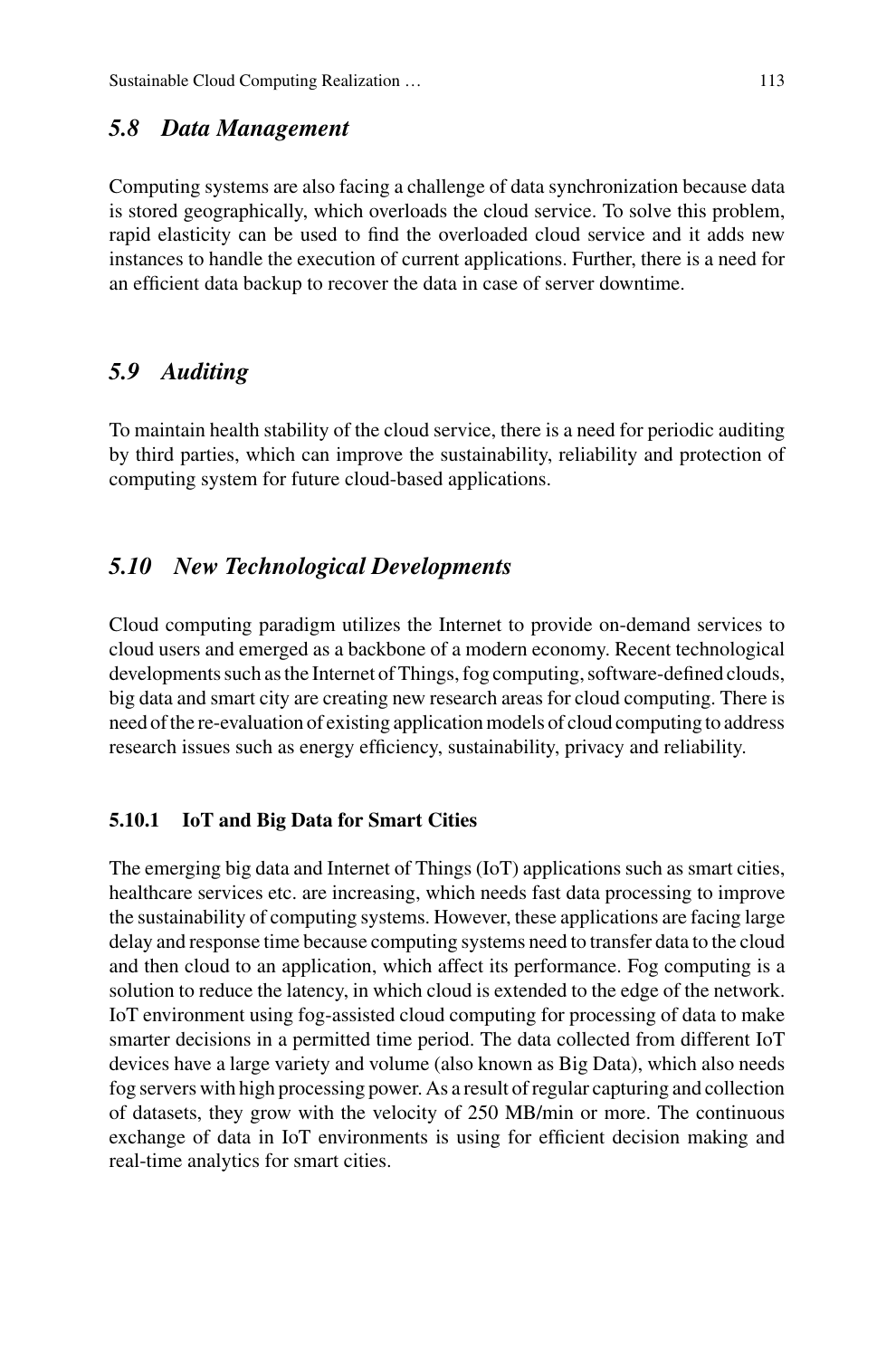#### **5.10.2 Software Defined Clouds**

Software Defined Network (SDN) based software defined clouds can be used to provide secure communication during the execution of a user applications. Transport Layer Security (TLS)/Secure Sockets Layer (SSL) encryption techniques can also be used to provide secure communications between the controller(s) and OpenFlow switches, the configuration is very complex, and many vendors do not provide support of TLS in their OpenFlow switches by default. SDN security is critical since threats can degrade the availability, performance and sustainability of the network.

#### **5.10.3 Fog Computing**

The Fog computing paradigm offers a virtualized intermediate layer to provide data, computation, storage, and networking services between cloud datacenters and end users. The megatrend of Internet of Things (IoT) based real-time applications such as health monitoring, disaster management and traffic management requires lesser response time and latency to process user tasks. Therefore, fog computing is a solution to improve performance, in which cloud is extended to the edge of the network. Further, following open issues and challenges are required to be addressed to realize the full potential of fog-based application management for sustainable cloud computing.

- *Trade-off between Security and Reliability*: It is very difficult to incorporate security protocols in fog computing due to its distributed environment. One of the main security issues is calling authentication at different levels of fog devices. Trusted execution environment and Public-Key Infrastructure based on authentication solutions can provide a security to fog computing. To reduce authentication cost, rogue devices can be detected using measurement-based methods. Reliability is one of the main issues since fog computing is comprises of large number of geographically distributed devices. Reliability protocols for sensor networks can be used in case of failure of a cloud application, service platform, network and individual sensors. Reading of sensors can be affected by noise; concept of redundancy can be used to solve the problem of information accuracy.
- *Trade-off between Resource Utilization and QoS*: Fog devices have additional compute and storage power, but it is not possible for these devices to provide the resource capacity of cloud. Therefore, efficient resource management technique is required to process the application requests in a timely manner. To solve this problem, resource usage of user application should be predicted accurately in advance which can utilize resources efficiently. Moreover, existing resource management techniques in fog computing considers execution time only. In addition; required technique needs to consider the basic features of cloud computing in order to optimize the important QoS parameters such as execution time, energy consumption and network usage.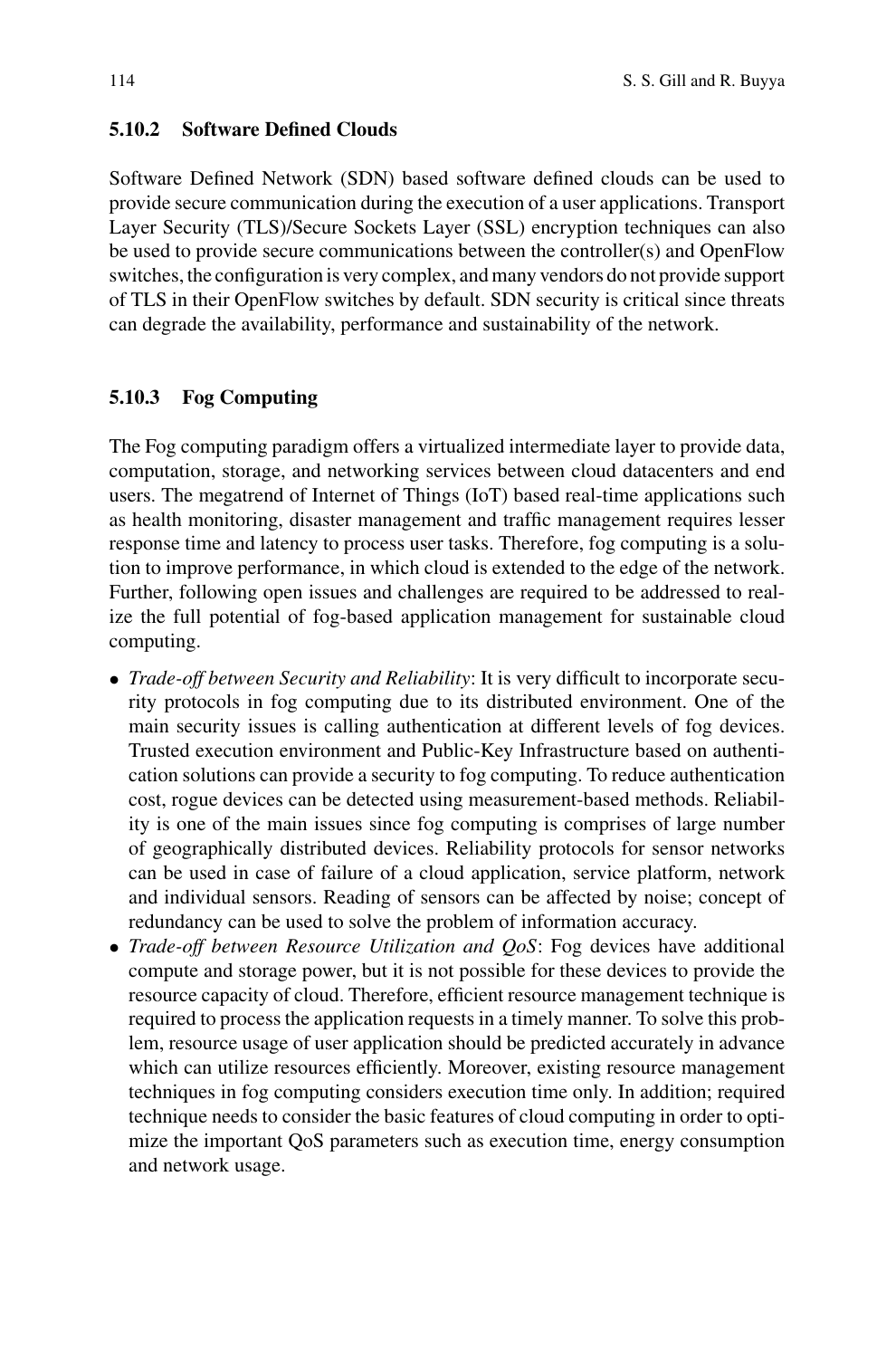Sustainable Cloud Computing Realization … 115

• *Trade-off between Latency and Power Consumption*: Fog environment consist of large number of fog devices in a distributed manner and computation may be consuming more energy than centralized cloud environment, hence it is an important research issue. Existing research reported that fog devices are more capable to reduce latency as compared to cloud by experiencing a little larger energy consumption during the execution of cloud-based applications. In fog computing system, trade-off between delay and power consumption is an open research area.

#### **6 Summary and Conclusions**

In this chapter, the survey of recent developments in application management for sustainable cloud computing has been presented. We identified the focus of study of existing techniques and proposed open research challenges. Based on the identified important open issues and focus of study, a taxonomy of application management for sustainable cloud computing has also been presented. Our taxonomy categorizes and investigates the existing research works based on their techniques towards addressing the research challenges. Moreover, we proposed some promising research directions based on the analysis, that can be pursued in the future.

**Acknowledgements** One of the authors, Dr. Sukhpal Singh Gill [Post Doctorate Research Fellow], gratefully acknowledges the Cloud Computing and Distributed Systems (CLOUDS) Laboratory, School of Computing and Information Systems, The University of Melbourne, Australia, for awarding him the Fellowship to carry out this research work. We thank SaraKardani Moghaddam and ShashikantIlager for their comments on improving the chapter.

#### **References**

- <span id="page-20-0"></span>1. Mastelic T, Oleksiak A, Claussen H, Brandic I, Pierson J, Vasilakos AV (2015) Cloud computing: survey on energy efficiency. ACM Comput Surv (CSUR) 47(2):1–36
- <span id="page-20-1"></span>2. Gill SS, Buyya R (2017) A taxonomy and future directions for sustainable cloud computing: 360 degree view, pp 1–35. [arXiv:1712.02899](http://arxiv.org/abs/1712.02899)
- <span id="page-20-2"></span>3. Ficco M, Rak M (2016) Economic denial of sustainability mitigation in cloud computing. Organizational innovation and change. Springer, Cham, pp 229–238
- <span id="page-20-3"></span>4. Li X, Jiang X, Garraghan P, Wu Z (2018) Holistic energy and failure aware workload scheduling in cloud datacenters. Future Gener Comput Syst 78:887–900
- <span id="page-20-4"></span>5. Gill SS, Chana I, Buyya R (2017) IoT based agriculture as a cloud and big data service: the beginning of digital India. J Organ End User Comput (JOEUC) 29(4):1–23
- <span id="page-20-5"></span>6. Singh S, Chana I (2016) QoS-aware autonomic resource management in cloud computing: a systematic review. ACM Comput Surv (CSUR) 48(3):1–46
- <span id="page-20-6"></span>7. Abbasi Z (2014) Sustainable cloud computing. PhD thesis, Arizona State University
- <span id="page-20-7"></span>8. Hazen BT, Skipper JB, Ezell JD, Boone CA (2016) Big data and predictive analytics for supply chain sustainability: a theory-driven research agenda. Comput Ind Eng 101:592–598
- <span id="page-20-8"></span>9. Bifulco F, Tregua M, Amitrano CC, D'Auria A (2016) ICT and sustainability in smart cities management. Int J Public Sect Manag 29(2):132–147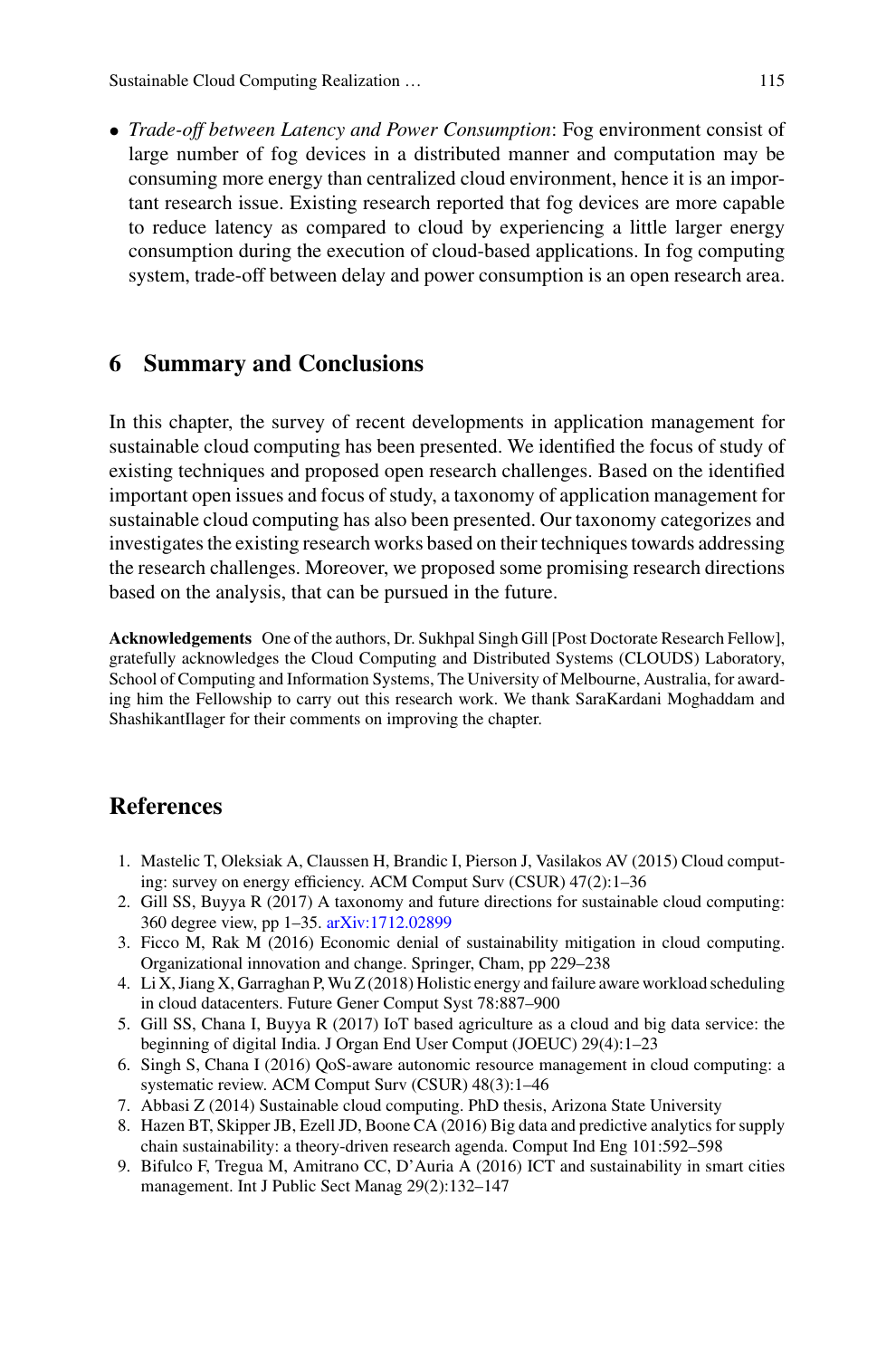- <span id="page-21-0"></span>10. Rehman MH, Chang V, Batool A, Wah TY (2016) Big data reduction framework for value creation in sustainable enterprises. Int J Inf Manag 36(6):917–928
- <span id="page-21-1"></span>11. Cottrill CD, Derrible S (2015) Leveraging big data for the development of transport sustainability indicators. J Urban Technol 22(1):45–64
- <span id="page-21-2"></span>12. Yekini NA, Inyang-Udoh U, Doherty F (2016) Open educational resources (OER) for sustainable development using autonomic cloud computing system. Int J Eng Manuf 6(6):60–68
- <span id="page-21-3"></span>13. Maksimovic M (2017) The role of green internet of things (G-IoT) and big data in making cities smarter, safer and more sustainable. Int J Comput Digit Syst 6(4):175–184
- <span id="page-21-4"></span>14. Bradley R, Jawahir IS, Murrell N, Whitney J (2017) Parallel design of a product and internet of things (IoT) architecture to minimize the cost of utilizing big data (BD) for sustainable value creation. Procedia CIRP 61:58–62
- <span id="page-21-5"></span>15. Perera C, Zaslavsky A (2014) Improve the sustainability of internet of things through tradingbased value creation. In: 2014 World forum on internet of things (WF-IoT). IEEE, pp 135–140
- <span id="page-21-6"></span>16. Zuo Y, Tao F, Nee AYC (2017) An internet of things and cloud-based approach for energy consumption evaluation and analysis for a product. Int J Comput Integr Manuf 1–12
- <span id="page-21-7"></span>17. Bossche RVD, Vanmechelen K, Broeckhove J (2013) Online cost-efficient scheduling of deadline-constrained workloads on hybrid clouds. Future Gener Comput Syst 29(4):973–985
- <span id="page-21-8"></span>18. Cappiello C, Melia P, Pernici B, Plebani P, Vitali M (2014) Sustainable choices for cloud applications: a focus on  $CO<sub>2</sub>$  emissions. In: 2nd international conference on ICT for sustainability (ICT4S), pp 352–358
- <span id="page-21-9"></span>19. Xia K, Gao L, Wang L, Li W, Chao K (2015) A semantic information services framework for sustainable WEEE management toward cloud-based remanufacturing. J Manuf Sci Eng 137(6):1–11
- <span id="page-21-10"></span>20. Zgheib R, Conchon E, Bastide R (2017) Engineering IoT healthcare applications: towards a semantic data driven sustainable architecture. In: eHealth 360°. Springer International Publishing, pp 407–418
- <span id="page-21-11"></span>21. Gupta PK, Maharaj BT, Malekian R (2017) A novel and secure IoT based cloud centric architecture to perform predictive analysis of users activities in sustainable health centres. Multimed Tools Appl 76(18):18489–18512
- <span id="page-21-12"></span>22. NoviFlow Inc. (2012) Green SDN: software defined networking in sustainable network solutions,  $pp 1-7$
- <span id="page-21-13"></span>23. Pesch D, Rea S, Galdiz JIT, Zavrel V, Hensen JLM, Grimes D, O'Sullivan B (2017) ICT-Energy concepts for energy efficiency and sustainability. In: Globally optimised energy-efficient datacenters, pp 1–248
- <span id="page-21-14"></span>24. Chen M, Ma Y, Song J, Lai C, Hu B (2016) Smart clothing: connecting human with clouds and big data for sustainable health monitoring. Mob Netw Appl 21(5):825–845
- <span id="page-21-15"></span>25. Waga D, Rabah K (2014) Environmental conditions' big data management and cloud computing analytics for sustainable agriculture. World J Comput Appl Technol 2(3):73–81
- <span id="page-21-16"></span>26. Park JH, Kim HW, Jeong YS (2014) Efficiency sustainability resource visual simulator for clustered desktop virtualization based on cloud infrastructure. Sustainability 6(11):8079–8091
- <span id="page-21-17"></span>27. Ding K, Jiang P, Zheng M (2017) Environmental and economic sustainability-aware resource service scheduling for industrial product service systems. J Intell Manuf 28(6):1303–1316
- <span id="page-21-18"></span>28. Gmach D, Chen Y, Shah A, Rolia J, Bash C, Christian T, Sharma R (2010) Profiling sustainability of datacenters. In: IEEE international symposium on sustainable systems and technology (ISSST), pp 1–6
- <span id="page-21-19"></span>29. Islam MA, Ren S, Quan G, Shakir MZ, Vasilakos AV (2017) Water-constrained geographic load balancing in datacenters. IEEE Trans Cloud Comput 5(2):208–220
- <span id="page-21-20"></span>30. Dabbagh M, Hamdaoui B, Rayes A, Guizani M (2017) Shaving datacenter power demand peaks through energy storage and workload shifting control. IEEE Trans Cloud Comput 1–14
- <span id="page-21-21"></span>31. Garg SK, Yeo CH, Anandasivam A, Buyya R (2011) Environment-conscious scheduling of HPC applications on distributed cloud-oriented datacenters. J Parallel Distrib Comput 71(6):732–749
- <span id="page-21-22"></span>32. Cheng D, Jiang C, Zhou X (2014) Heterogeneity-aware workload placement and migration in distributed sustainable datacenters. In: IEEE 28th international parallel and distributed processing symposium, pp 307–316